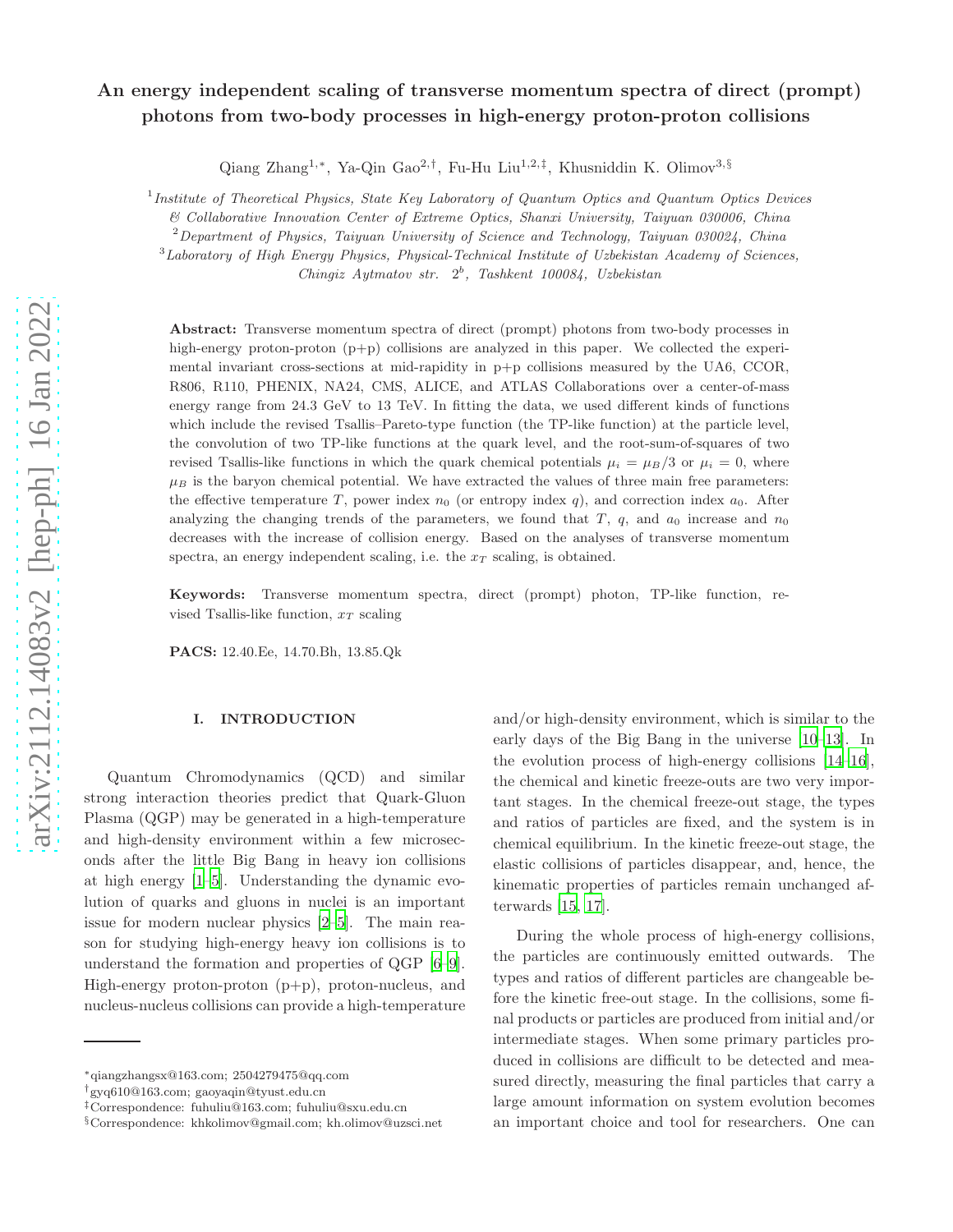extract the information on collision process by analyzing the spectra of final particles. The information about evolution and various properties of the system is deduced by studying the properties of final particles. This study is useful to understand the evolution of early universe and structure of tight stars, the deconfinement of quarks and formation of QGP, as well as the mechanisms of particle production [\[7](#page-22-11)[–9\]](#page-22-4). In abundant experimental data, the transverse momentum  $(p_T)$  spectra of particles are particularly important [\[18](#page-22-12)] due to the fact that they reflect the excitation degree and transverse structure of the system. Indeed, this information is related to the QGP and particle production [\[19](#page-22-13)[–26\]](#page-22-14), because QGP eventually decomposes into final particles.

Direct photons are defined as all photons generated directly in the scattering process, but not from hadron decay. Direct photons provide a powerful tool for studying QGP. As a part of direct photons, prompt photons are defined as those coming from hard scattering of two partons from the incident hadrons, or those from the collinear fragmentation of high- $p_T$  final state partons [\[27,](#page-22-15) [28](#page-22-16)]. Prompt photons provide a method and approach for the measurement of perturbation QCD (pQCD), and are also a probe for the study of the initial state of protons or nuclei. At the lowest order of pQCD, parton produced photons come from two hard scattering sub-processes: (i) The quark-gluon Compton scattering,  $qg \to q\gamma$  (main), where q, g, and  $\gamma$  denote quark, gluon, and photon, respectively; (ii) The quark-antiquark annihilation,  $q\bar{q} \rightarrow g\gamma$  (primary), where  $\bar{q}$  denotes antiquark. In addition, prompt photons can also be produced by higher-order processes such as bremsstrahlung or fragmentation. The collinear part of this process has proved to contribute at the lowest order. We do not need to select the prompt photons from the direct photons particularly. The study of  $p_T$  spectra of direct (prompt) photons will help to study the QCD and pQCD processes, and understand some properties of the initial state of protons or nuclei [\[29\]](#page-22-17).

The invariant or differential cross-sections of direct (prompt) photons have been extensively studied in highenergy collisions. Several collaborations at the Large Hadron Collider (LHC) of the European Organization for Nuclear Research (CERN, abbreviated from the previous French name of "Conseil Européenn pour la Recherche Nucléaire"), the Relativistic Heavy Ion Collider (RHIC) of the Brookhaven National Laboratory (BNL), and other colliders have measured the  $p_T$  spectra of generated direct (prompt) photons in various collisions. Compared to nuclear collisions, p+p collisions are the basic and cleaner process with absences of the influence of nucleon-nucleon correlation and cold spectator nucleons. Understanding the characteristics of particle productions is very necessary for researchers to study the evolution of collision system and interactions among various particles [\[30](#page-22-18)[–37\]](#page-22-19).

The  $p_T$  spectrum of direct (prompt) photons is very wide, which distributes in a range from 0 to above 1000  $GeV/c$  in some cases. In different  $p_T$  regions, the forms of spectrum may be different [\[38\]](#page-22-20). Generally speaking, the spectrum in low- $p_T$  (intermediate- $p_T$ ) region is related to the soft (intermediate) scattering process, and the spectrum in high- $p_T$  region is related to the hard scattering process in which the direct photons are also called the prompt photons. However, there are not clear demarcation points to distinguish various  $p_T$  regions. In the production of multiple particles [\[39](#page-22-21)], in the case of considering a given collision energy and the constant particle species, we usually choose a fitting function with the best effect for  $p_T$  spectrum to extract some quantities such as the rapidity  $(y)$  or pseudorapidity  $(\eta)$  density  $(dN/dy)$  or  $dN/d\eta$ , kinetic freeze-out temperature  $(T_{kin}$  or  $T_0$ ), average transverse velocity ( $\langle \beta_T \rangle$  or  $\beta_T$ ), and etc., where N denotes the number of particles. In the two-body processes such as  $qq \to q\gamma$  and  $q\bar{q} \to q\gamma$ , some parameters such as  $T_0$  and  $\beta_T$  may be unavailable. Instead, we may use the effective temperature  $(T)$  and others.

To fit the  $p_T$  spectrum of direct (prompt) photons, different models or functions can be used. These models or functions include, but are not limited to, the inverse power-law or Hagedorn function [\[40](#page-23-0)], Tsallis– Lévy  $[41, 42]$  $[41, 42]$  or Tsallis–Pareto-type function  $[42-45]$ , Bose–Einstein or Fermi–Dirac distribution, Boltzmann distribution [\[46](#page-23-4), [47](#page-23-5)], and so on. After constant exploration, we know that it is difficult to fit well the spectrum in both the low- and high- $p_T$  regions with only a simple probability density function [\[39](#page-22-21)]. Therefore, for a wider  $p_T$  spectrum, a multi-component (at least a twocomponent) function is generally used in the fit [\[48](#page-23-6)]. In the two-component function, the first component represents the low- $p_T$  region, while the second component represents the high- $p_T$  region. However, it is not ideal if the two-component function is superimposed in terms of usual function (in which the parameters are correlated) or step function (in which the connection point is unsmooth) [\[49,](#page-23-7) [50](#page-23-8)]. We hope to find a new function which can fit well the spectrum of whole  $p_T$  region.

In view of the problem of two-component function, in this paper, we used a few one-component functions to describe the  $p_T$  spectrum of direct (prompt) photons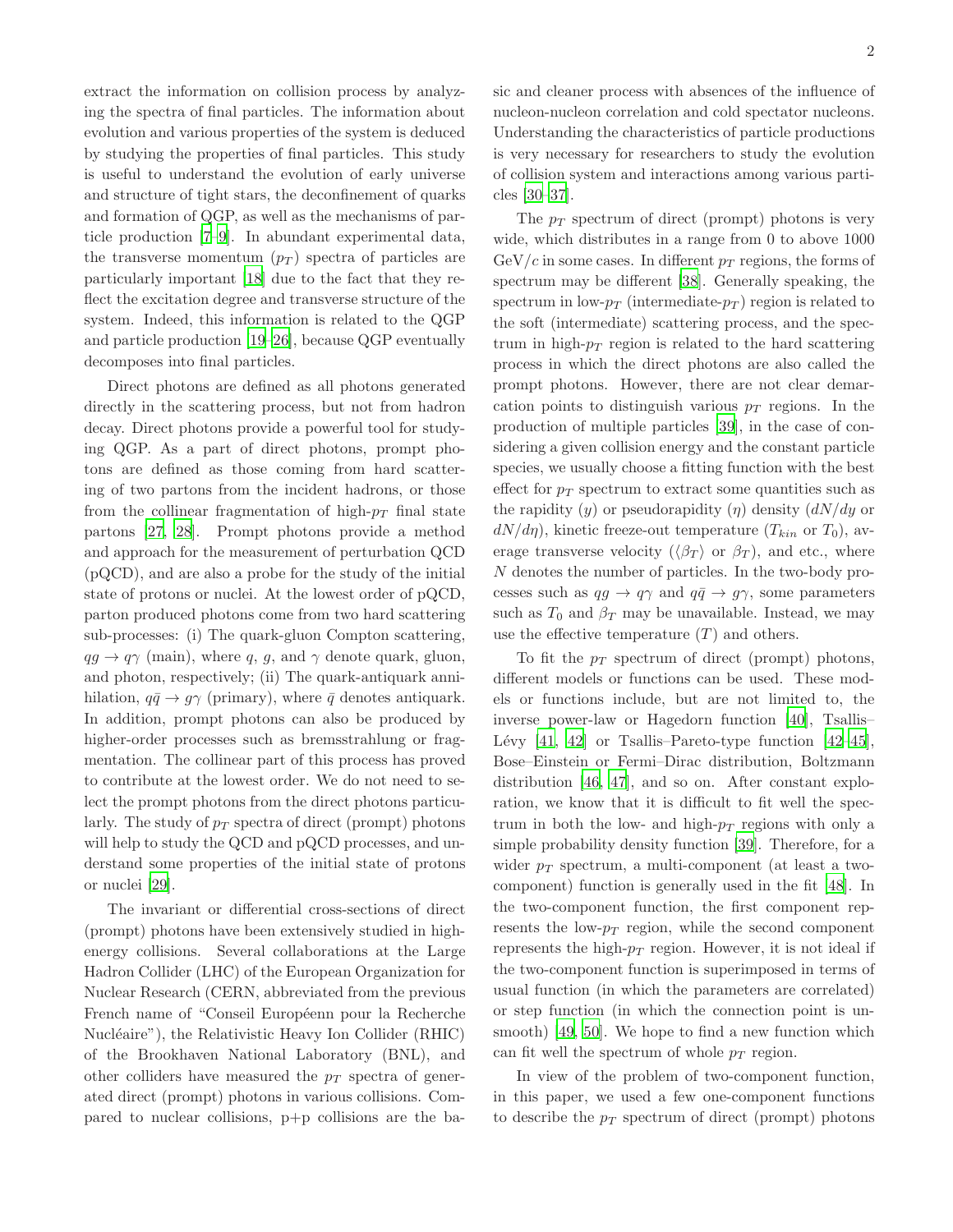and compare their fitting qualities. We collected the  $p_T$ spectra of direct (prompt) photons from two-body processes in p+p collisions over a center-of-mass energy  $(\sqrt{s})$ range from 24.3 GeV to 13 TeV, which are measured by a few international collaborations. The values of parameters are obtained and the trends of parameters are analyzed. Thus, an energy independent scaling, the  $x_T$ scaling [\[51,](#page-23-9) [52\]](#page-23-10), of  $p_T$  spectra are obtained and analyzed.

The theoretical formalism used in this paper is based on the statistical methods (non-extensive statistics). Several models were tested, like the revised Tsallis–Paretotype (TP-like) function at the particle level and the convolution of two TP-like functions at the parton level as well as a revised Tsallis-like function at the particle level and the root-sum-of-squares of two revised Tsallislike functions at the parton level. This paper provides useful information for high energy physics phenomenologists and researches working on non-extensive statistics applied to scattering processes for addressing direct (prompt) photon production. The formalism considered in this paper is widely used to describe the charged particle production in high energy collisions, and for the first time it is used for the direct (prompt) photon production by us.

The rest of this paper is structured as follows. The formalism and method are briefly introduced in Section II. The results and discussion are given in Section III. In Section IV, we summarize our main observations and conclusions.

#### II. FORMALISM AND METHOD

# A. The TP-like function and the convolution of two functions

According to refs. [\[42](#page-23-2)[–45\]](#page-23-3), we know that the Tsallis– Pareto-type function can be written as

$$
f(p_T) = \frac{A(n_0 - 1)(n_0 - 2)}{n_0 T[n_0 T + m_0(n_0 - 2)]} p_T m_T
$$
  
 
$$
\times \left(1 + \frac{m_T - m_0}{n_0 T}\right)^{-n_0}, \tag{1}
$$

where the effective temperature  $T$  and power index  $n_0$ are free parameters, A is the normalization constant,  $m_0$ is the rest mass, and  $m_T = \sqrt{p_T^2 + m_0^2}$  is the transverse mass. Equation (1) can be simplified and rewritten to the following form [\[53](#page-23-11)[–56\]](#page-23-12):

$$
f(p_T) = C p_T m_T \left( 1 + \frac{m_T - m_0}{n_0 T} \right)^{-n_0}, \qquad (2)
$$

where C is the normalization constant related to  $T$ ,  $n_0$ , and  $m_0$ .

The above probability density function is expected to fit simultaneously the spectrum in low- and high- $p_T$ regions. However, our studies show that the spectrum in very-low- $p_T$  region cannot be fitted well by the equation. Empirically, a revised form,

$$
f(p_T) = C(p_T m_T)^{a_0} \left( 1 + \frac{m_T - m_0}{n_0 T} \right)^{-n_0}, \quad (3)
$$

is much better in the fitting treatment, where the power exponent  $a_0$  is a correction factor. The normalization constants in Eqs. (2) and (3) are different, though both of them are denoted by the same symbol  $C$ . Meanwhile, although  $a_0$  is dimensionless, C has a dimension so that the units in the two sides of the equation are the same  $[({\rm GeV}/c)^{-1}$  in general]. In addition, we have used the same symbols,  $f(p_T)$ , in Eqs. (2) and (3), though the functions are different.

Equation (3) is in fact a revised Tsallis–Pareto-type function. For convenience, we call Eq. (3) the TP-like function. The parameter  $T$  used above is not a real temperature, but the effective temperature. The parameter  $n_0$  reflects the degree of equilibrium of the system in terms of the grand canonical ensemble for a large amount of events which are indeed true in experiments. A larger  $n_0$  corresponds to a more equilibrium of the system. As a function that describes the  $p_T$  spectrum at the particle level, Eq. (3) is still not ideal in some cases. Empirically, we need to consider the convolution of two TP-like functions [\[39](#page-22-21)], if we assume that two participant quarks or partons contribute to the  $p_T$  spectrum in terms of two energy sources.

The first and second energy sources contribute  $p_{t1}$ and  $p_{t2}$  to  $p_T$  respectively, i.e.  $p_T = p_{t1} + p_{t2}$ , where  $p_{t1}$ and  $p_{t2}$  obey the TP-like function. Due to Eq. (3), we have the probability density function obeyed by the  $i$ -th energy source to be

$$
f_i(p_{ti}) = C_i (p_{ti} m_{ti})^{a_0} \left( 1 + \frac{m_{ti} - m_{0i}}{n_0 T} \right)^{-n_0}, \quad (4)
$$

where  $C_i$  is the normalization constant related to the parameters,  $m_{ti} = \sqrt{p_{ti}^2 + m_{0i}^2}$  is the transverse mass, and  $m_{0i}$  is the constituent mass for the *i*-th quark or parton. In the two-body process, the lightest constituent mass  $(0.31 \text{ GeV}/c^2)$  of quark u or d is used for each participant partons in p+p collisions.

The  $p_T$  distribution contributed by two participant partons is the convolution of two TP-like functions. That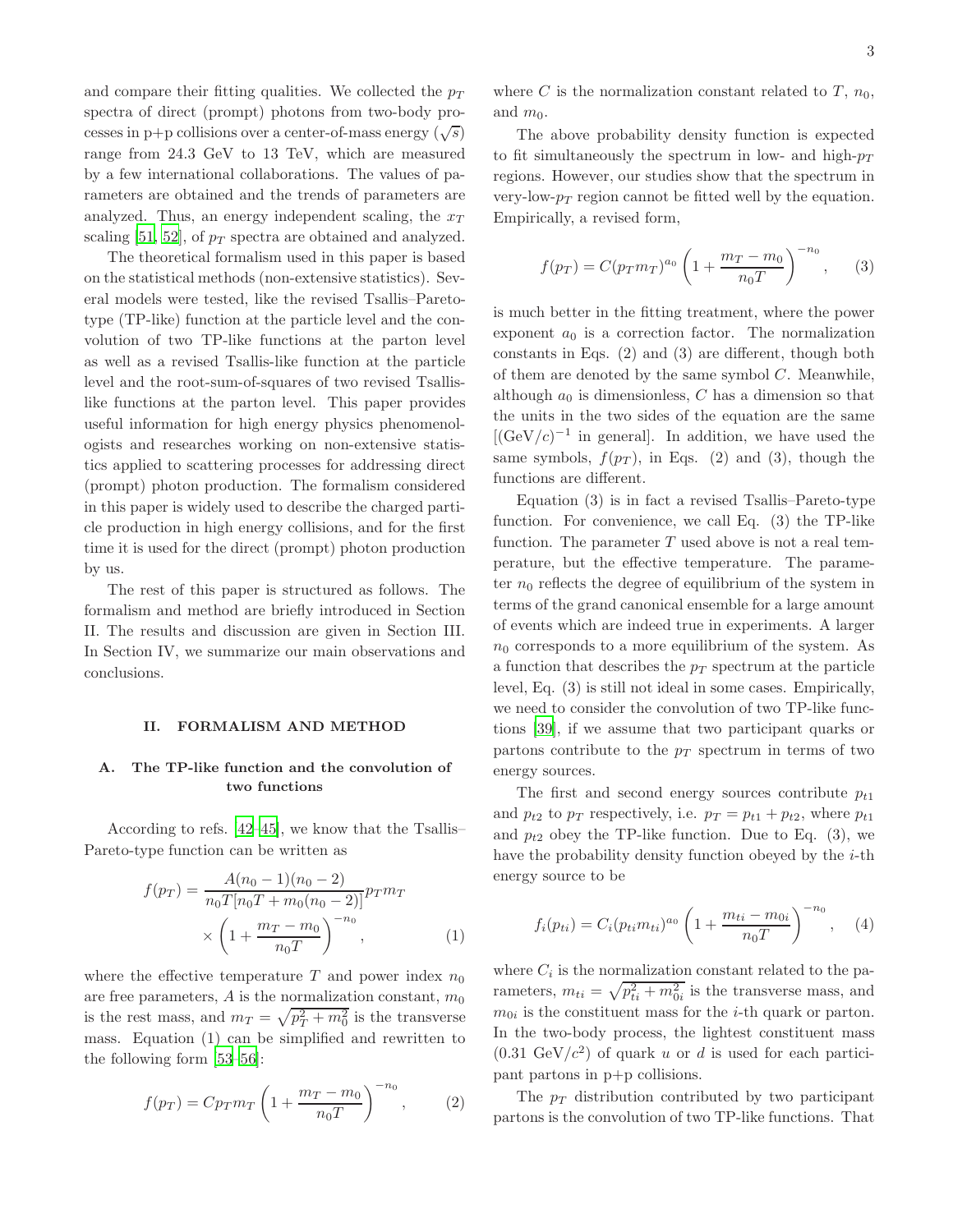is [\[57\]](#page-23-13)

$$
f(p_T) = \int_0^{p_T} f_1(p_{t1}) f_2(p_T - p_{t1}) dp_{t1}
$$
  
= 
$$
\int_0^{p_T} f_2(p_{t2}) f_1(p_T - p_{t2}) dp_{t2}.
$$
 (5)

If Eq. (3) fits the  $p_T$  spectrum at the particle level in which the rest mass of particle is used, Eq. (5) fits the  $p_T$  spectrum at the quark or parton level in which the constituent mass of quark is used. Although Eq. (3) can fit the  $p_T$  spectrum at the particle level satisfactorily, Eq. (5) can fit the  $p_T$  spectrum at the quark level more significantly. Since Eq. (5) describes the contributions of participant quarks or partons, we may call it the result of the participant quark model. In fact, Eq. (5), i.e. the convolution, is also a result in the framework of the multi-source thermal model [\[58](#page-23-14), [59](#page-23-15)].

### B. The revised Tsallis-like function and the root-sum-of-squares of two functions

According to refs.  $[6, 42, 43, 60–62]$  $[6, 42, 43, 60–62]$  $[6, 42, 43, 60–62]$  $[6, 42, 43, 60–62]$  $[6, 42, 43, 60–62]$ , we know that, at mid-rapidity, the Tsallis-like distribution obeyed by  $p_T$ can be written as

$$
f(p_T) = Cp_T m_T
$$
  
 
$$
\times \left[1 + \frac{(q-1)(m_T - \mu - m_0)}{T}\right]^{-q/(q-1)},
$$
 (6)

where  $\mu$  is the chemical potential, q is the entropy index that describes the degree of equilibrium, and  $C$  is the normalization constant which is different from those in Eqs.  $(2)$  and  $(3)$ . Equation  $(6)$  is very similar to Eq.  $(2)$ , if not equal. Comparing with Eq.  $(2)$ , Eq.  $(6)$ is more in line with the requirement of thermodynamic consistency due to the fact that  $q/(q-1)$  in Eq. (6) replaced  $n_0 = 1/(q-1)$  in Eq. (2), regardless of the value of  $\mu$ . The meanings of the indexes q and  $n_0$  are consistent. The closer the index  $q$  to 1 is (the larger the index  $n_0$  is), the larger the degree of equilibrium of the system is.

Similar to Eq. (2), in fitting the  $p_T$  spectrum, Eq. (6) is not ideal in very-low- $p_T$  region, too. Empirically, we may revise Eq. (6) to the following form:

$$
f(p_T) = C(p_T m_T)^{a_0}
$$
  
 
$$
\times \left[1 + \frac{(q-1)(m_T - \mu - m_0)}{T}\right]^{-q/(q-1)}.
$$
 (7)

It is similar to Eq. (3). Equation (7) is called the revised

Tsallis-like function by us, to distinguish it from the TPlike function. For the *i*-th parton, we have

$$
f_i(p_{ti}) = C(p_{ti}m_{ti})^{a_0}
$$
  
 
$$
\times \left[1 + \frac{(q-1)(m_{ti} - \mu_i - m_{0i})}{T}\right]^{-q/(q-1)}, (8)
$$

where  $\mu_i$  denotes the chemical potential of the *i*-th parton.

Of course we can do the convolution of two Eqs. (8). The result is similar to the convolution of two Eqs. (4), regardless of the value of  $\mu_i$ . Although  $\mu_i$  causes  $m_{0i}$ to increase and different parameters can be obtained, we may combine  $\mu_i$  with  $m_{0i}$  and use smaller  $m_{0i}$  to reduce the influence of  $\mu_i$ . For other possibilities on the synthesis of  $p_{t1}$  and  $p_{t2}$ , we give up to use the convolution of two Eqs. (8). Instead, we consider the root-sum-of-squares of two Eqs. (8) in which the vectors  $p_{t1}$  and  $p_{t2}$  are perpendicular, and they are the two components of the vector  $p_T$ . That is  $p_T = \sqrt{p_{t1}^2 + p_{t2}^2}$ . This relation is different from  $p_T = p_{t1} + p_{t2}$  discussed in the previous subsection in which the vectors  $p_{t1}$  and  $p_{t2}$  are parallel.

Let  $\phi$  denote the azimuth angle of the vector  $p_T$ relative to the vector  $p_{t1}$ . According to refs. [\[57](#page-23-13), [63\]](#page-23-19),  $p_{t1} = p_T \cos \phi$ ,  $p_{t2} = p_T \sin \phi$ . Therefore, we can obtain the unified probability density function of  $p_T$  and  $\phi$  as

$$
f_{p_T, \phi}(p_T, \phi) = p_T f_{1,2}(p_{t1}, p_{t2})
$$
  
=  $p_T f_1(p_{t1}) f_2(p_{t2})$   
=  $p_T f_1(p_T \cos \phi) f_2(p_T \sin \phi)$ . (9)

The probability density function of  $p_T$  is

$$
f(p_T) = \int_0^{2\pi} f_{p_T,\phi}(p_T,\phi)d\phi
$$
  
=  $p_T \int_0^{2\pi} f_1(p_T \cos \phi) f_2(p_T \sin \phi)d\phi.$  (10)

We now discuss the chemical potential  $\mu_i$  in Eq. (8) that is used in Eq. (10). It is known that the chemical potential has a great influence on  $p_T$  spectrum at low energy, but has a little influence at high energy [\[64](#page-23-20)[–70\]](#page-23-21). According to refs. [\[71](#page-23-22)[–73\]](#page-23-23), the chemical potential  $\mu_B$  of baryons in central nucleus-nucleus collisions is related to the center-of-mass energy  $\sqrt{s_{NN}}$  per nucleon pair. Empirically, one has

$$
\mu_B = \frac{1.303 \, (\text{GeV})}{1 + 0.286 \sqrt{s_{NN}} / \text{GeV}}.\tag{11}
$$

It is known from ref. [\[64\]](#page-23-20) that  $\mu_i = \mu_B/3$  because a baryon consists of three quarks. In  $p+p$  collisions, we have approximately the same  $\mu_B$  as given is Eq. (11). In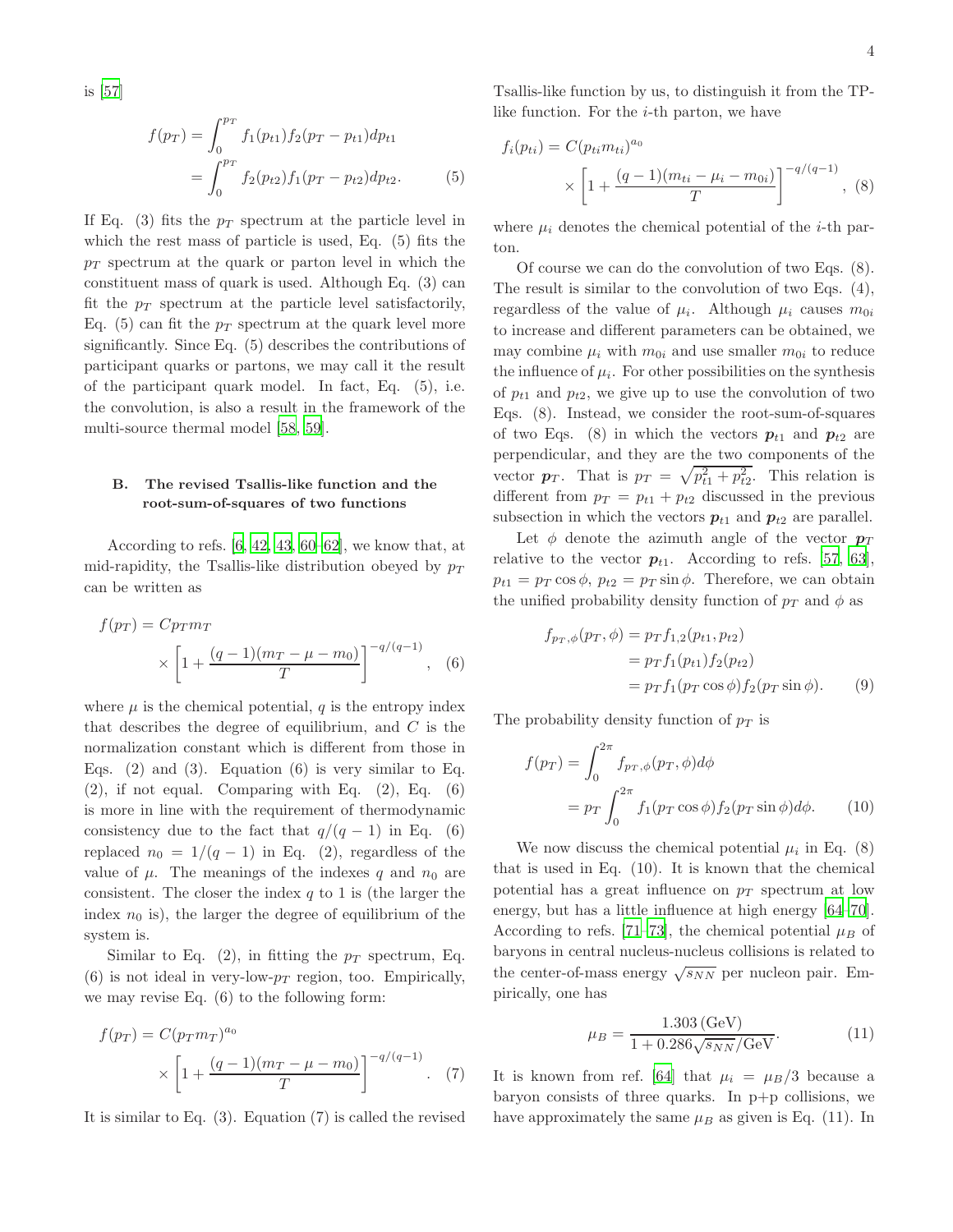this paper, we consider two cases,  $\mu_i = \mu_B/3$  and  $\mu_i = 0$ , for checking the influence of non-zero chemical potential on  $p_T$  spectrum.

In the above discussions, the case of mid-rapidity is used. This means that we have used  $y \approx 0$  for a narrow rapidity range which covers the mid-rapidity. If the narrow rapidity range does not cover the mid-rapidity, one may simply shift it to cover the mid-rapidity by adding or deducting a value, based on the additivity of rapidity. This treatment is used to exclude the kinetic energy of directed motion of the source, which should not contribute to the temperature. If the rapidity range is not too narrow, e.g. it is larger than three rapidity units, one may consider an integral for y. Simply, one may replace the transverse mass in the above equations by the energy obtained by the product of the transverse mass and  $\cosh y$ . For the narrow rapidity range, considering the integral for y may cause mainly the variation of normalization and does not cause the free parameters to change significantly.

In this work, the main modification for the TPlike function and the Tsallis-like distribution is the introduction of correction index  $a_0$ . This introduction seems to cause the variation of thermodynamic consistency [\[74](#page-23-24)]. However, we may think that the thermodynamic consistency is mainly determined by the remainder excluded the added item  $(p_T m_T)^{a_0-1}$  or  $(p_{ti} m_{ti})^{a_0-1}$  in Eqs. (3), (4), (7), and (8). The influence of  $(p_T m_T)^{a_0-1}$ or  $(p_{ti}m_{ti})^{a_0-1}$  can be combined into the normalization. This combination also includes the dimension. As a result, the dimensions for the two sides of the equations are finally the same. As mentioned in the last subsection, both the units in the two sides of the equations are  $(\text{GeV}/c)^{-1}$ , if the unit of  $p_T$  is  $\text{GeV}/c$ .

In addition, as free parameters, the values of  $q$  and  $a_0$  are determined by the  $p_T$  spectra. If the  $p_T$  spectra can be approximately fitted by the Boltzmann–Gibbs distribution, we have naturally  $q \to 1$  and  $a_0 \to 1$ . Then, the Boltzmann–Gibbs distribution is recovered. If the  $p_T$ spectra cannot be fitted by the Boltzmann–Gibbs distribution, we have  $q \neq 1$  and any  $a_0$ , or  $q \to 1$  and  $a_0 \neq 1$ . It does not matter whether the Boltzmann–Gibbs distribution is recovered or not. It depends on the values of parameters themselves. In the particular case where  $q \rightarrow 1$  and  $a_0 \neq 1$ , the Boltzmann–Gibbs distribution is modified. In the particular case where  $q \neq 1$  and  $a_0 \rightarrow 1$ , the TP-like function and the Tsallis-like distribution are recovered.

#### C. An energy independent scaling — the  $x_T$  scaling

We know that the prompt photons refer to all photons directly generated by hard processes or bremsstrahlung. From the  $p_T$  spectra of prompt photons in p+p collisions, it can be seen that the fragmentation of hard scattering partons is the main mechanism of high- $p_T$  prompt photons. It is predicted that this production mechanism may produce a behavior called  $x_T$  scaling, where  $x_T$  is defined as  $x_T = 2p_T/\sqrt{s}$ . This scaling behavior was firstly discovered in the preliminary data from the Intersecting Storage Rings (ISR) of CERN [\[75\]](#page-23-25). Up to now, this scaling behavior has been used to analyze the transformation and other properties of the soft and hard processes which produce particles [\[76\]](#page-23-26).

According to ref. [\[76\]](#page-23-26), in the corresponding  $x_T$  range and for the case of mid-rapidity, the invariant crosssection can be expressed as

$$
E\frac{d^3\sigma}{dp^3} = \frac{1}{p_T^n}F(x_T) = \frac{1}{\sqrt{s}^n}G(x_T),
$$
 (12)

where  $\sigma$  is the cross-section and  $F(x)$  and  $G(x)$  are general scaling functions which will be determined from the quoted data. Focus in the index  $n$ , especially noting that this index is not a constant. In addition, it is different from the power index in the TP-like function introduced in the beginning of this section. The value of  $n$  depends on the energy  $\sqrt{s_i}$  of the constituent parton and the range of  $x_T$ . At least, n is related to  $\sqrt{s}$ .

To know the value of  $n$ , one may use two methods based on Eq. (12) [\[76\]](#page-23-26): (i) Using the ratio of logarithmic yield ratio to logarithmic energy ratio

$$
n = -\frac{\log[\text{yield}(x_T, \sqrt{s_1})/\text{yield}(x_T, \sqrt{s_2})]}{\log(\sqrt{s_1}/\sqrt{s_2})};
$$
 (13)

(ii) Fitting the  $x_T$  distribution in terms of invariant crosssection at different energies,

$$
E\frac{d^3\sigma}{dp^3} = \left(\frac{B}{\sqrt{s}/\text{GeV}}\right)^n x_T^{-m},\tag{14}
$$

where B and m are parameters related to  $\sqrt{s}$  and  $x_T$ . In a real treatment, the form of

$$
(\sqrt{s}/\text{GeV})^n E \frac{d^3 \sigma}{dp^3} = G(x_T) \tag{15}
$$

is used to fit the spectra of  $x_T$  scaling, where the general scaling function  $G(x_T)$  is pending to be determined.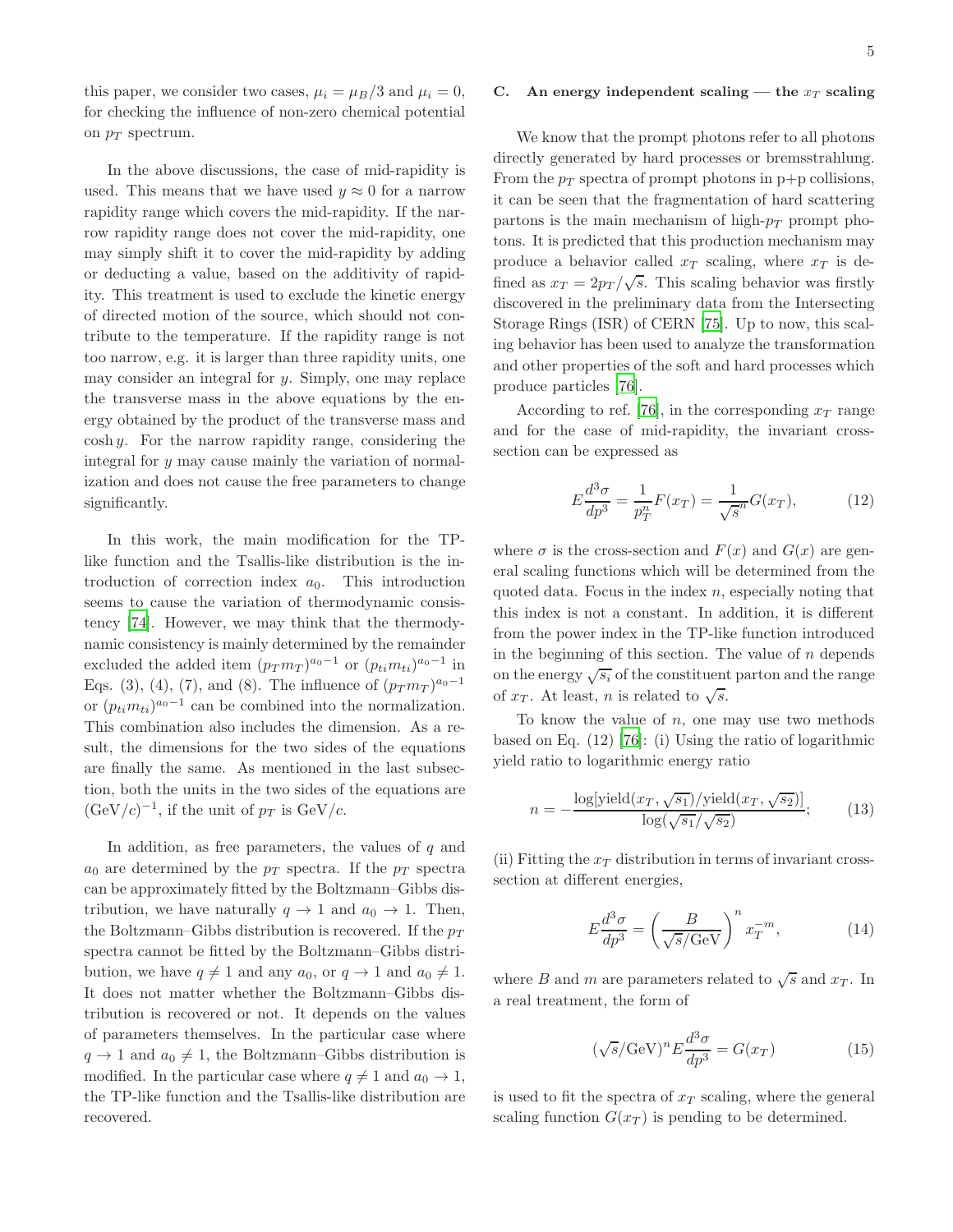#### III. RESULTS AND DISCUSSION

#### A. Comparison with data

In the above section, we have used the probability density function,  $f(p_T) = (1/N)dN/dp_T$ . The experimental data quoted in this paper are in the form of invariant cross-section,  $E d^3\sigma/dp^3 = (1/2\pi p_T) d^2\sigma/dp_T dy$ . Thus, one has the relation  $(1/2\pi p_T)\sigma_0 f(p_T)/dy =$  $Ed^3\sigma/dp^3$ . Here,  $f(p_T)/dy$  only means that  $f(p_T)$  is divided by a concrete amount dy, and  $\sigma_0$  is the normalization constant which is used in the calculations to compare with the data. If the experimental data are in other forms, one may adjust the relation conveniently. For examples, one has at least the following relations:  $(1/2\pi p_T)N_0 f(p_T)/dy = Ed^3N/dp^3$ ,  $\sigma_0 f(p_T)/dy = d^2\sigma/dp_T dy$ ,  $N_0 f(p_T)/dy = d^2N/dp_T dy$ ,  $\sigma_0 f(p_T) = d\sigma/dp_T$ , and  $N_0 f(p_T) = dN/dp_T$ , where the representations in the right side of these equations are various possible forms used in experiments, and  $N_0$  is the normalization constant used to compare with the data.

As mentioned above, the function form of  $f(p_T)$  =  $(1/N)dN/dp_T$  is used in the calculations. This renders that  $f(p_T)$  is normalized to 1. The normalization constant in  $f(p_T)$  is not related to  $\sigma_0$  and  $N_0$ . The latter two are related to the data in the comparison. In addition, in the distributions based on non-extensive statistics satisfying thermodynamic consistency relations, the normalization which is proportional to the volume  $V$  and the degenerecency factor g is re-normalized in  $f(p_T)$  because the probability density function is needed for us. After the re-normalization, although the volume no longer appears, its meaning can be also reflected by  $N_0$ . The larger  $N_0$  is, the larger the volume is.

Figure 1(a) shows the invariant cross-section of direct photons produced in two-body processes in p+p collisions at different collision energies with different mid- $\eta$  ranges. The points (symbols) in different colors in the picture represent different rapidities, energies, and collaborations. For clarity, the results (symbols) corresponding to the UA6 Collaboration at 24.3 GeV with rapidity  $-0.1 < |\eta| < 0.9$  [\[77](#page-23-27)], the R806 Collaboration at 63 GeV with rapidity  $|\eta| < 0.2$  [\[78\]](#page-23-28), and the R110 Collaboration at 63 GeV with rapidity  $|\eta| < 0.8$  [\[79\]](#page-23-29) are multiplied by the factors  $10^3$ ,  $10^{-2}$ , and  $10^{-4}$ , respectively. The result corresponding to the CCOR Collaboration at 62.4 GeV with rapidity  $|\eta| < 0.45$  [\[80\]](#page-23-30) is not re-scaled (i.e. the re-scaling factor is  $10^0$  in this case). The solid, dashed, dot-dashed, and dotted curves in Figure  $1(a)$  represent the results obtained by Eqs.  $(3)$ ,  $(5)$ ,

(10) with  $\mu_i = \mu_B/3$ , and (10) with  $\mu_i = 0$ , respectively. Because Eqs. (3) and (7) are similar to each other, only the result from Eq. (3) is presented.

In the fits, we have used  $m_0 = 0$  for direct photon and  $m_{0i} = 0.31 \text{ GeV}/c^2$  for participant parton in the two-body process, where the heavier partons are not considered due to their very small production probability. The least square method is used to determine the values of free parameters and normalization constant, and the statistical simulation method is used to determine the errors. The free parameters  $(T, n_0, \text{ and } a_0)$ , the normalization constant  $(\sigma_0)$ ,  $\chi^2$ , and the number of degrees of freedom (ndof) obtained from the fits by Eqs. (3) and (5) are listed in Tables 1 and 2 respectively. The values of T, q,  $a_0$ ,  $\sigma_0$ ,  $\chi^2$ , and ndof obtained from the fits by Eq. (10) with  $\mu_i = \mu_B/3$  and  $\mu_i = 0$  are listed in Tables 3 and 4 respectively.

In order to compare the degree of deviation between the fitting results and the data, Figures  $1(b)-1(e)$  show the ratios of data to fit obtained from four cases: Eqs. (3), (5), (10) with  $\mu_i = \mu_B/3$ , and (10) with  $\mu_i = 0$ , orderly. One can see that the fit results reproduce satisfactorily the data in the whole  $p_T$  range. As seen from Figure 1(a) and corresponding results of Tables 1–4, the fits in four cases are in satisfactory agreement with the experimental data. Although the data of direct photons generated in p+p collisions measured by the UA6, R108, R806, and R110 Collaborations at 24.3, 62.4, and 63 GeV  $[77-80]$  can be fitted by Eqs.  $(3)$ ,  $(5)$ , and  $(10)$ , the mid- $\eta$  ranges used in different experiments are not the same exactly. These differences do not affect significantly the results due to the fact that we have used the results per  $\eta$  unit.

It seems that we do not need to use so many fitting functions, because Eq. (3) fits well enough the experimental data. However, the fits using Eqs. (5) and (10) can reveal more quantities due to different physical ideas used. In particular, the results fitted by various functions can be compared with each other. So it is useful to use different functions to fit the data.

Similar to Figure 1(a), Figures  $2(a)-8(a)$  show the invariant cross-section of direct photons produced in twobody processes in p+p collisions at higher energies. The curves have the same meanings as Figure 1(a), and the parameters are listed in Tables 1–4.

In Figure  $2(a)$ , the points (symbols) in different colors represent orderly the data measured by the PHENIX Collaboration at 200 GeV with  $|\eta| < 0.35$  [\[81\]](#page-23-31), the NA24 Collaboration at 300 GeV with  $-0.65 < \eta < 0.52$  [\[82\]](#page-23-32), the CMS Collaboration at 2.76 TeV with  $|\eta| < 0.9$  [\[83\]](#page-23-33),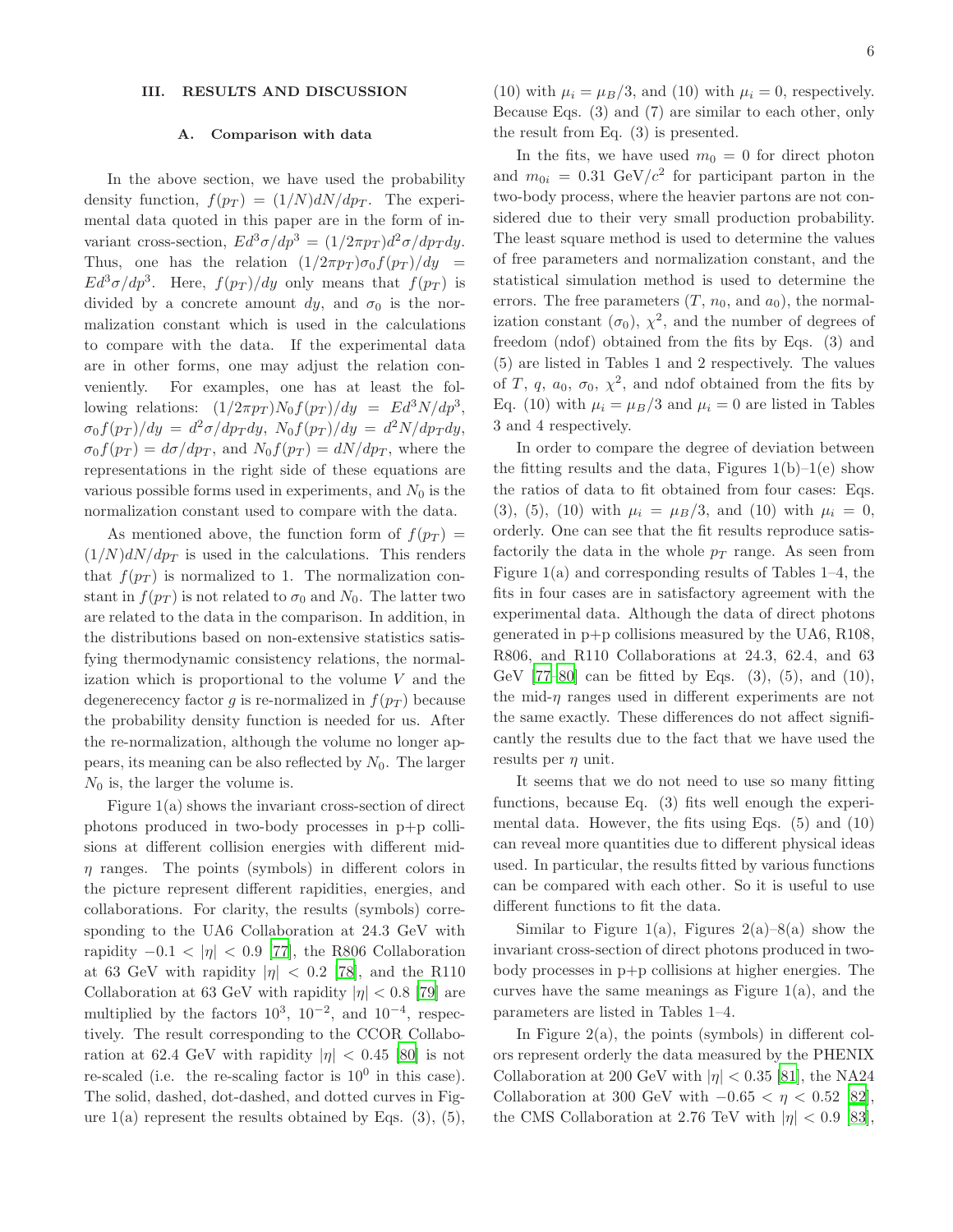

FIG. 1: (a) The invariant cross-section of direct photons produced in two-body processes in p+p collisions at 24.3, 62.4, and 63 GeV. The symbols with different colors represent the results from different rapidity intervals and measured by the UA6, CCOR, R806, R110 Collaborations [\[77](#page-23-27)[–80\]](#page-23-30). For clarity, the symbols are re-scaled by certain factors. The solid, dashed, dot-dashed, and dotted curves represent the results obtained by Eqs. (3), (5), (10) with  $\mu_i = \mu_B/3$ , and (10) with  $\mu_i = 0$ , respectively. (b)–(e) The ratios of data to fit obtained from Eqs. (3), (5), (10) with  $\mu_i = \mu_B/3$ , and (10) with  $\mu_i = 0$ , respectively.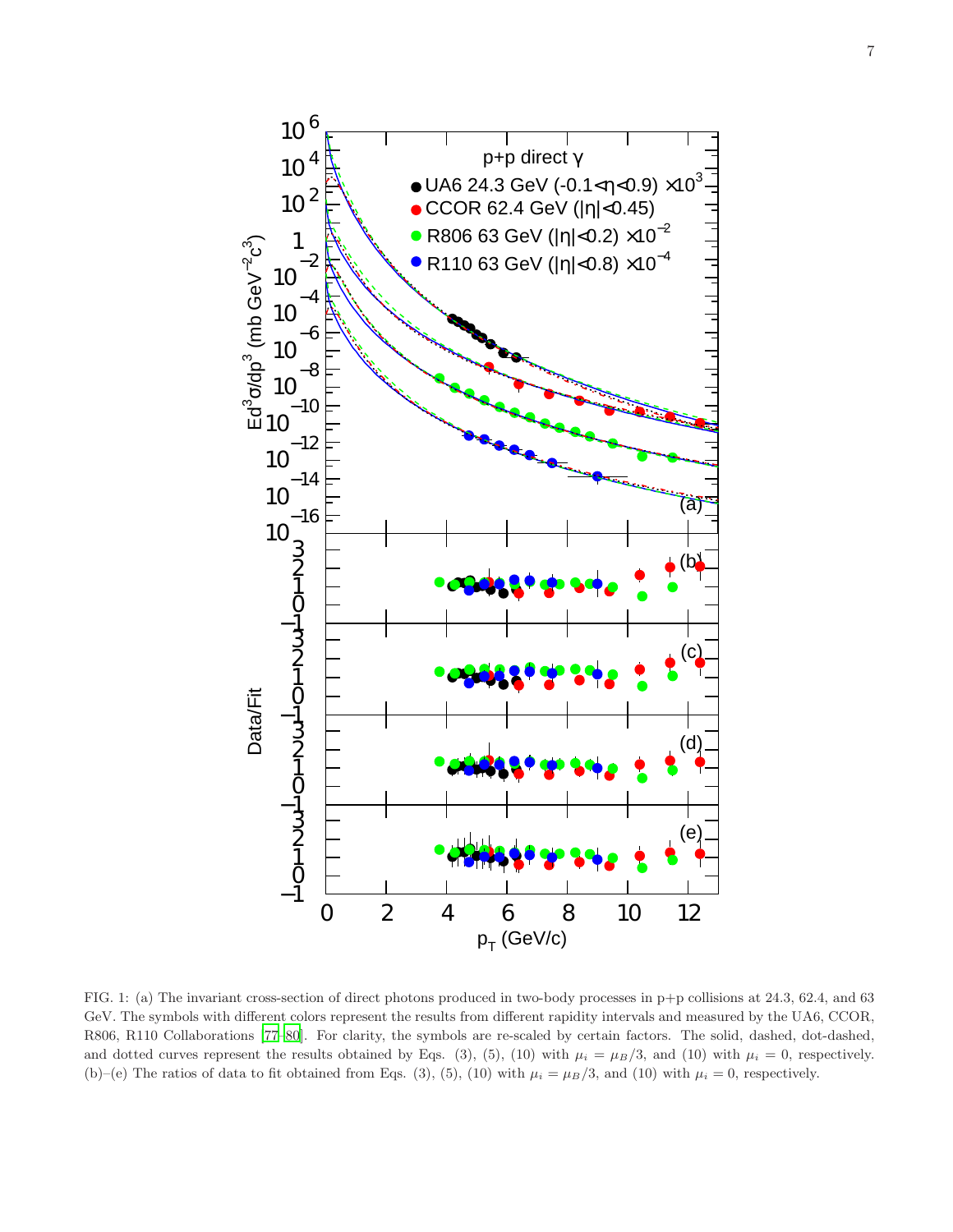

FIG. 2: Same as in Figure 1, but showing the results at 200 GeV, 300 GeV, and 2.76 TeV. The symbols in Figure 2(a) represent the data measured by the PHENIX, NA24, CMS, and ALICE Collaborations [\[81](#page-23-31)[–84](#page-23-34)].

and the ALICE Collaboration at 2.76 TeV with  $|\eta|$  < 1.44 [\[84](#page-23-34)], with different re-scaling factors  $(10^6, 10^5, 10^{-3},$ and 10<sup>−</sup><sup>7</sup> ) marked in the panel.

sults measured by the CMS Collaboration at 5.02 TeV with  $|\eta| < 1.44$  [\[85](#page-23-35)] and at 7 TeV with  $|\eta| < 1.45$  [\[86\]](#page-23-36), as well as the results measured by the ATLAS Collaboration at 7 TeV with  $|\eta|$  < 1.37 [\[87\]](#page-23-37) and by the ALICE

In Figure  $3(a)$ , the data correspond orderly to the re-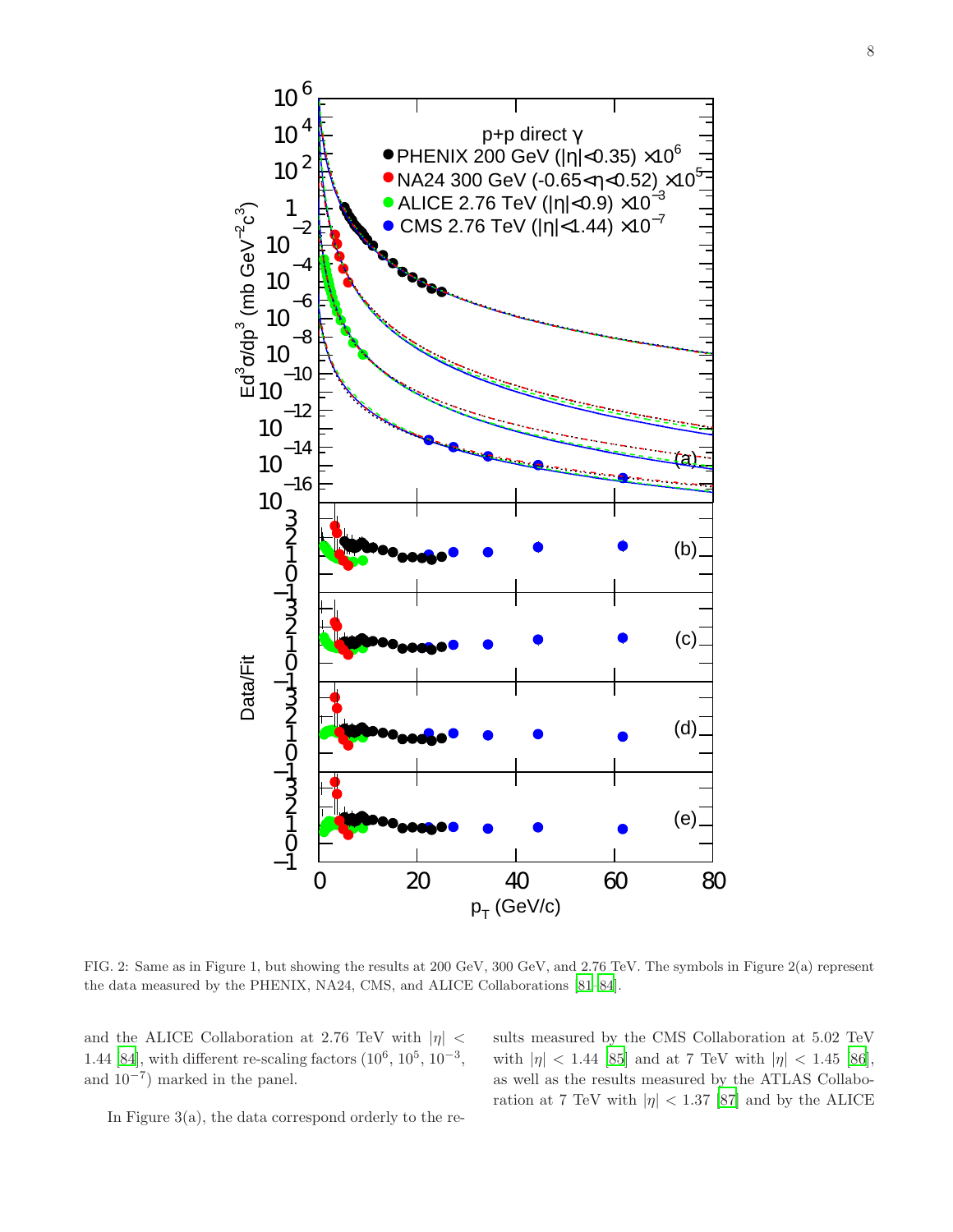

FIG. 3: Same as in Figure 1, but showing the results at 5.02 and 7 TeV. The symbols in Figure 3(a) represent the data measured by the CMS, ATLAS, and ALICE Collaborations [\[85](#page-23-35)[–88](#page-23-38)].

Collaboration at 7 TeV with  $|\eta| < 0.27$  [\[88](#page-23-38)], with different re-scaling factors  $(10^6, 10^3, 10^0, \text{ and } 10^{-3})$  marked in the panel, where the re-scaling factor  $10^0$  is not marked.

measured by the ATLAS Collaboration at 7 TeV with  $|\eta|$  < 0.6, 0.6 <  $|\eta|$  < 1.37, 1.52 <  $|\eta|$  < 1.81, and 1.81 <  $|\eta|$  < 2.37 [\[89,](#page-23-39) [90\]](#page-23-40). The symbols in Figure 5(a) represent orderly the data measured by the CMS Collaboration at

The symbols in Figure 4(a) represent orderly the data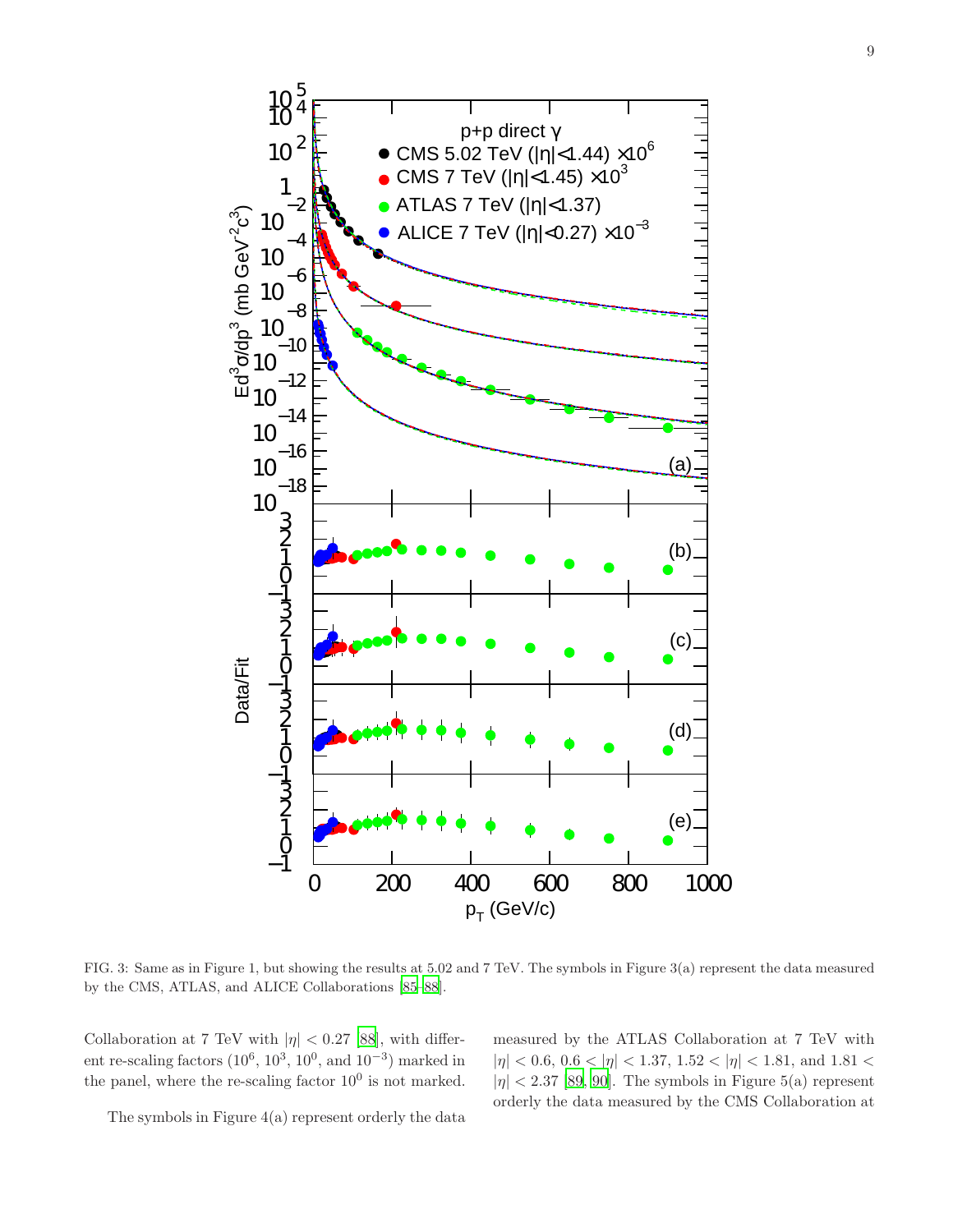

FIG. 4: Same as in Figure 1, but showing the results at 7 TeV. The symbols in Figure 4(a) represent the data measured by the ATLAS Collaboration [\[89](#page-23-39), [90](#page-23-40)].

7 TeV with  $|\eta| < 0.9, 0.9 < |\eta| < 1.44, 1.57 < |\eta| < 2.1,$ and  $2.1 < |\eta| < 2.5$  [\[91](#page-23-41)]. Different re-scaling factors  $(10^2,$  $10^0$ ,  $10^{-2}$ , and  $10^{-4}$ ) are used for clarity.

In Figure  $6(a)$ , the symbols represent orderly the data

measured by the ATLAS Collaboration at 8 TeV with  $|\eta|$  < 0.6, 0.6 <  $|\eta|$  < 1.37, 1.56 <  $|\eta|$  < 1.81, and 1.81 <  $|\eta|$  < 2.37 [\[92\]](#page-24-0). In Figure 7(a), the symbols represent orderly the data measured by the CMS Collaboration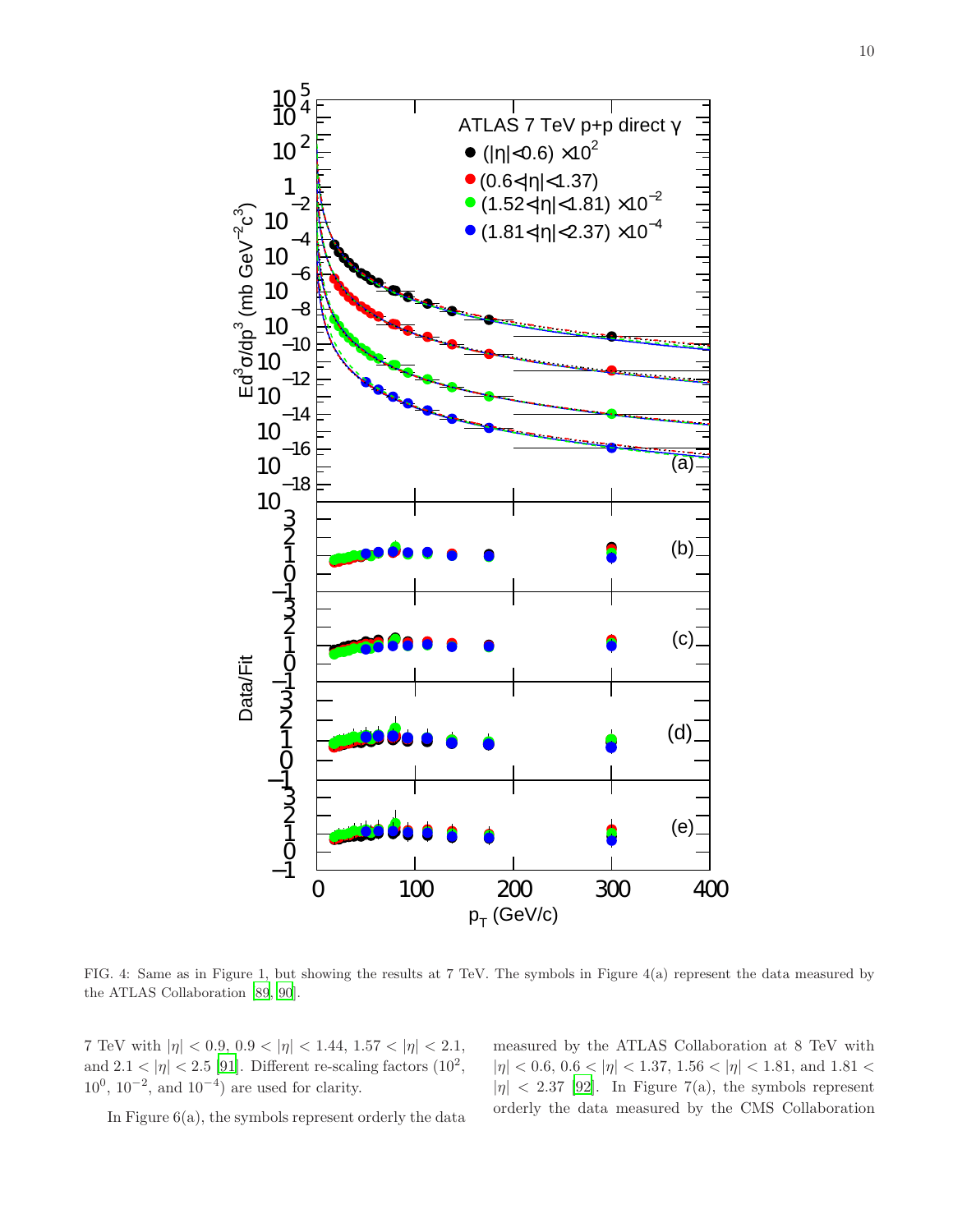

FIG. 5: Same as in Figure 1, but showing the results at 7 TeV. The symbols in Figure 5(a) represent the data measured by the CMS Collaboration [\[91](#page-23-41)].

at 13 TeV with  $|\eta|$  < 0.8, 0.8 <  $|\eta|$  < 1.44, 1.57 <  $|\eta|$  < 2.1, and 2.1 <  $|\eta|$  < 2.5 [\[93\]](#page-24-1). In Figure 8(a), the symbols represent orderly the data measured by the ATLAS Collaboration at 13 TeV with  $|\eta|$  < 0.6, 0.6 <  $|\eta|$  < 1.37, 1.56 <  $|\eta|$  < 1.81, and 1.81 <  $|\eta|$  < 2.37 [\[94\]](#page-24-2). In the three figures, the re-scaling factors are orderly  $10^4$ ,  $10^2$ ,  $10^0$ , and  $10^{-2}$ .

The ratios of data to fit in Figures 2–8 are the same as in Figure 1. In some cases, the deviations between the fits and data are significant, which means that the fits are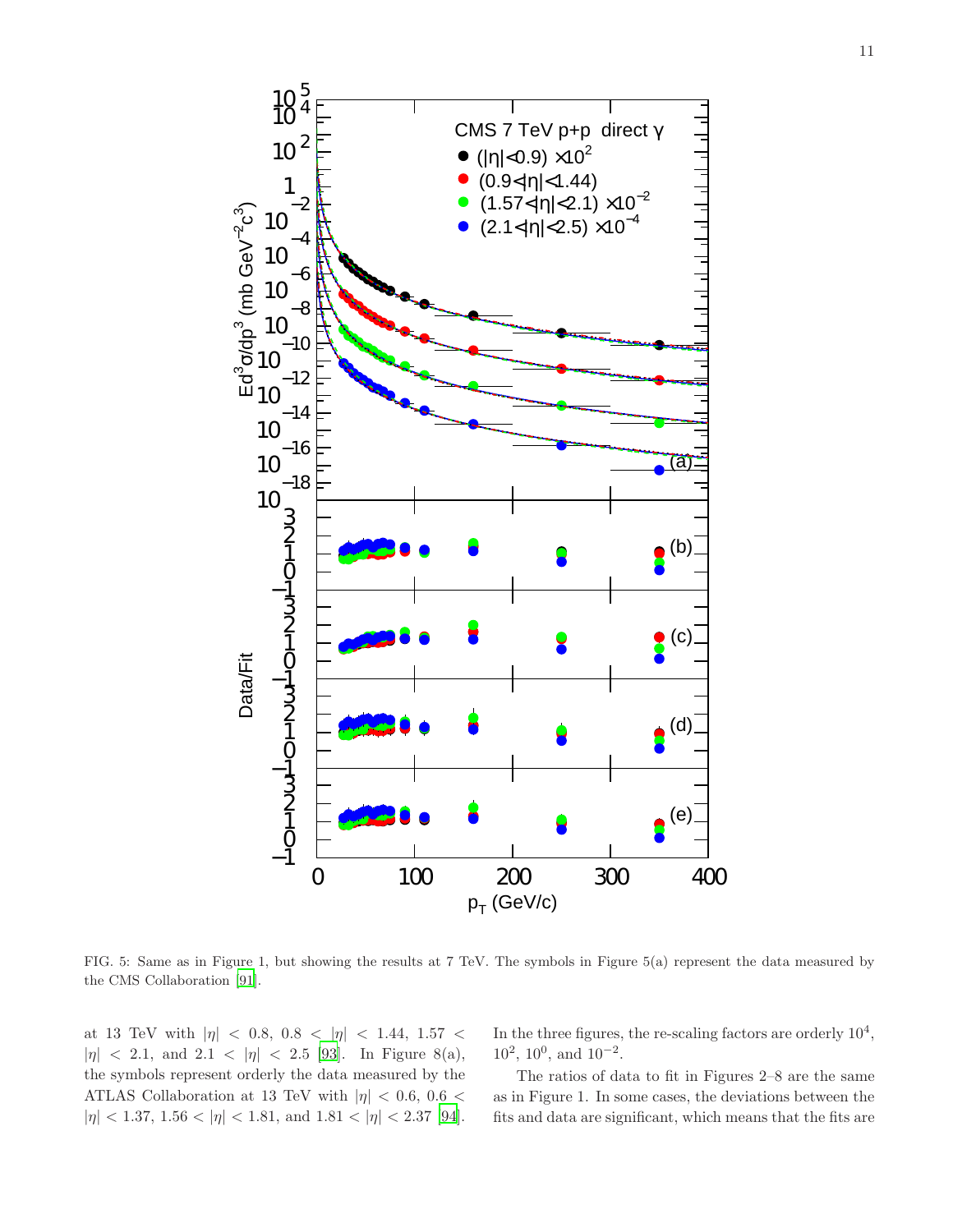

FIG. 6: Same as in Figure 1, but showing the results at 8 TeV. The symbols in Figure 6(a) represent the data measured by the ATLAS Collaboration [\[92](#page-24-0)].

approximate. In most cases, the fits are satisfactory and acceptable. At least, the trends of data can be revealed from the fits by Eqs.  $(3)$ ,  $(5)$ , and  $(10)$ . From the values of  $\chi^2$  listed in Tables 1–4, one can see that the fitting qualities of the three equations in four cases are nearly

the same. It is hard to judge which one is better. In our opinion, the method using the convolution of two TP-like functions is more convenient to be extended to the convolution of three or more functions and to be explained by the underlying multi-parton process, even performing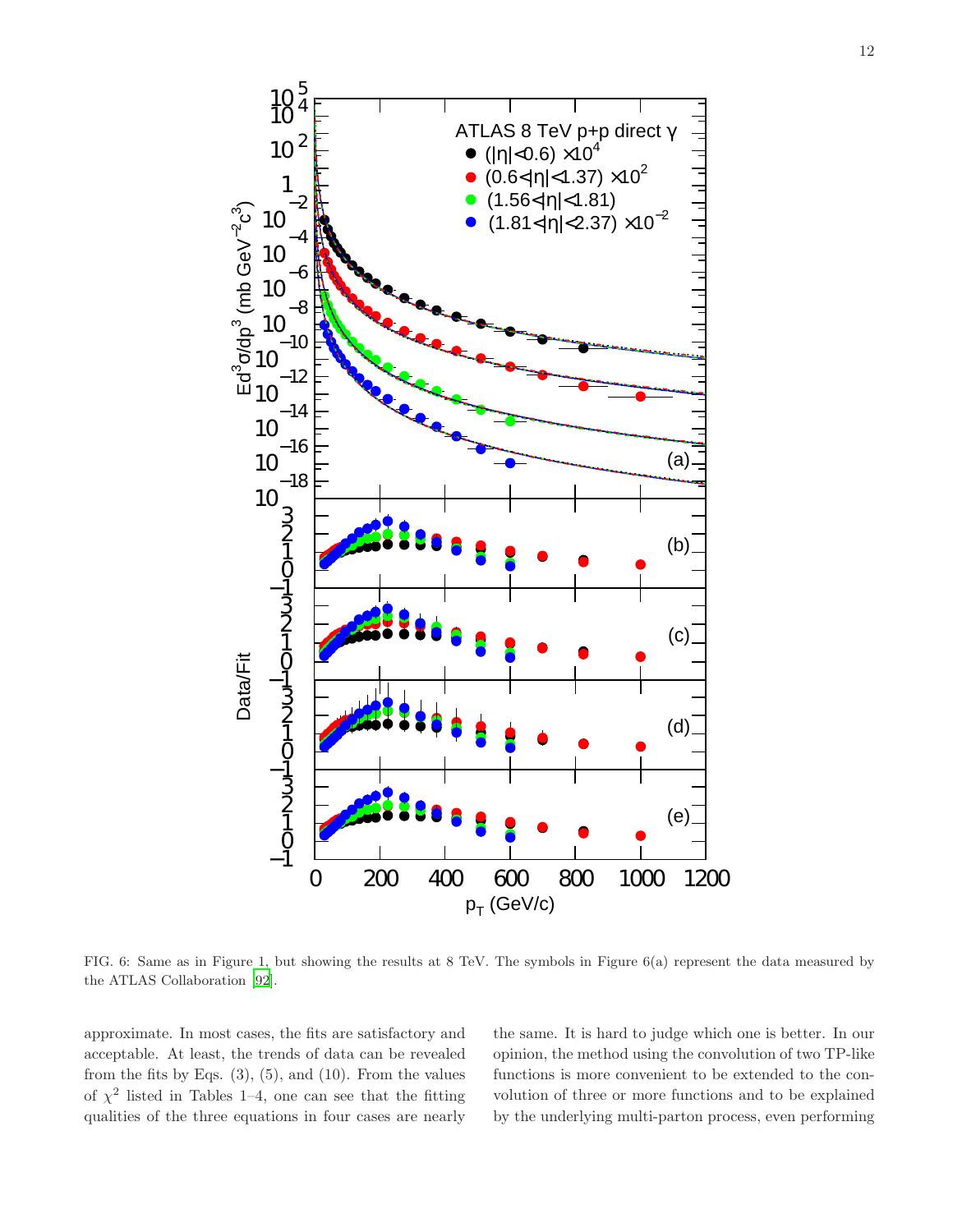

FIG. 7: Same as in Figure 1, but showing the results at 13 TeV. The symbols in Figure 7(a) represent the data measured by the CMS Collaboration [\[93](#page-24-1)].

the convolution by other functions.

Concerning the fit quality, from Tables 1–4 one can see that the values for  $\chi^2$ /ndof are systematically higher than one. On the other hand, fits using Tsallis-like distribution on particle level present consistently  $\chi^2/\text{ndof}$  <

1 in case of charged particle production in p+p collisions [\[43\]](#page-23-16). The reason is that the present work deals with the data sample for direct (prompt) photons which have lower statistics and wider  $p_T$  range than those for charged particles in experiments.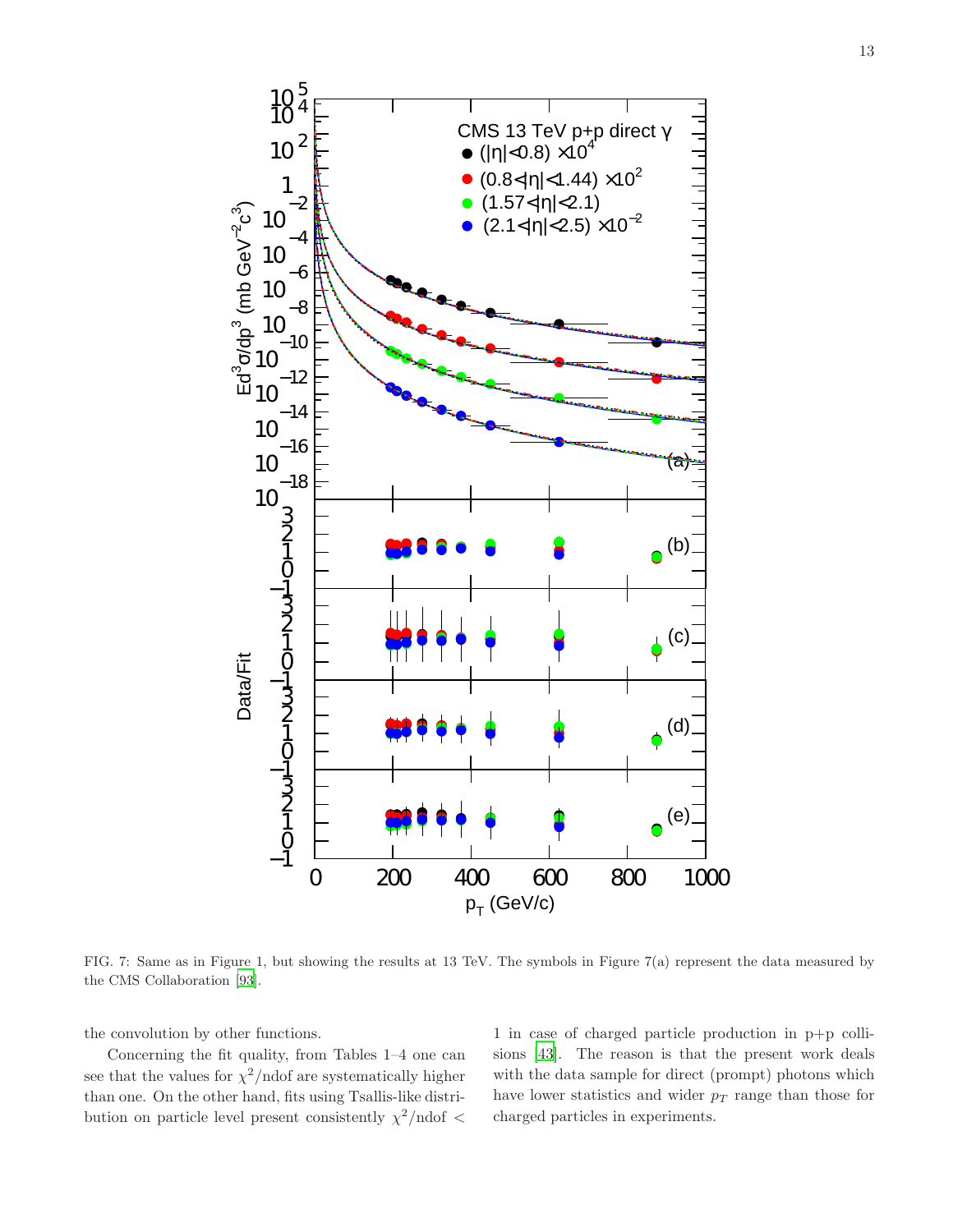

FIG. 8: Same as in Figure 1, but showing the results at 13 TeV. The symbols in Figure 8(a) represent the data measured by the ATLAS Collaboration [\[94](#page-24-2)].

# B. Trends of parameters and discussion on methodology

We now study the variation trend of the extracted free parameters. Figures  $9(a)-9(d)$  show the dependences of effective temperature  $T$ , power index  $n_0$ , entropy index q, and correction index  $a_0$  on collision energy  $\sqrt{s}$ , respectively. The symbols represent the values of parameters listed in Tables 1–4 and extracted from Figures 1–8 by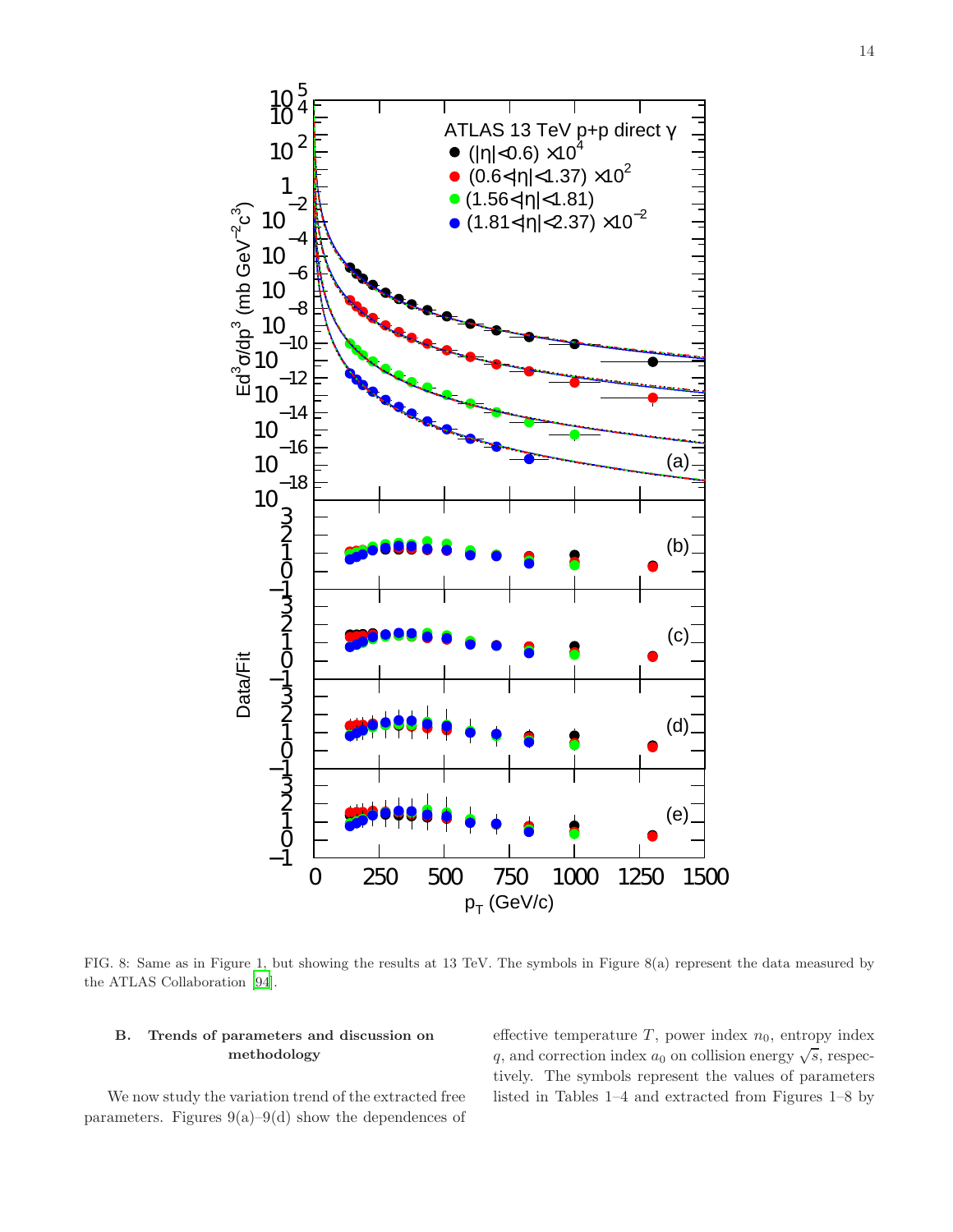| Figure                                     | Collab.          | Energy                  | $\eta$                                                            | T(GeV)                                | n <sub>0</sub>                                                               | a <sub>0</sub>                           | $\sigma_0$ (mb)                              | $\chi^2/\text{ndof}$ |
|--------------------------------------------|------------------|-------------------------|-------------------------------------------------------------------|---------------------------------------|------------------------------------------------------------------------------|------------------------------------------|----------------------------------------------|----------------------|
| Figure 1(a) $U A6$                         |                  |                         | 24.3 GeV $-0.1 < \eta < 0.9$                                      |                                       | $0.088 \pm 0.001$ 12.921 $\pm$ 0.004 0.301 $\pm$ 0.003 0.365 $\pm$ 0.004 8/5 |                                          |                                              |                      |
|                                            | CCOR             |                         | 62.4 GeV $ \eta  < 0.45$                                          |                                       | $0.125 \pm 0.001$ $9.771 \pm 0.018$                                          | $0.330 \pm 0.003$ $0.210 \pm 0.003$ 13/4 |                                              |                      |
|                                            | R806             | $63 \text{ GeV}$        | $ \eta  < 0.2$                                                    |                                       | $0.124 \pm 0.002$ $\, 9.532 \pm 0.016$                                       |                                          | $0.331 \pm 0.002$ $0.197 \pm 0.005$ 119/10   |                      |
|                                            | R <sub>110</sub> | $63 \text{ GeV}$        | $ \eta  < 0.8$                                                    | $0.124 \pm 0.001$ $9.291 \pm 0.032$   |                                                                              |                                          | $0.331 \pm 0.003$ $0.498 \pm 0.005$ 5/3      |                      |
| Figure 2(a) PHENIX 200 GeV $ \eta  < 0.35$ |                  |                         |                                                                   | $0.148 \pm 0.001$ $6.223 \pm 0.003$   |                                                                              |                                          | $0.354 \pm 0.002$ $0.102 \pm 0.002$ 33/14    |                      |
|                                            | NA <sub>24</sub> |                         | 300 GeV $-0.65 < \eta < 0.52$ 0.098 $\pm$ 0.003 7.105 $\pm$ 0.003 |                                       |                                                                              |                                          | $0.146 \pm 0.002$ $0.051 \pm 0.002$ $11/1$   |                      |
|                                            | $\rm CMS$        |                         | 2.76 TeV $ \eta  < 1.44$                                          | $0.258 \pm 0.003$ $\ 4.583 \pm 0.084$ |                                                                              |                                          | $0.378 \pm 0.002$ 4.142 $\pm$ 0.011 7/1      |                      |
|                                            | ALICE            | 2.76 TeV $ \eta  < 0.9$ |                                                                   | $0.165 \pm 0.001$ 6.200 $\pm$ 0.003   |                                                                              |                                          | $0.224 \pm 0.002$ 7.701 $\pm$ 0.116 122/14   |                      |
| Figure $3(a)$ CMS                          |                  |                         | 5.02 TeV $ \eta  < 1.44$                                          | $0.258 \pm 0.001$ 4.071 $\pm$ 0.003   |                                                                              |                                          | $0.372 \pm 0.002$ $0.827 \pm 0.005$ 8/4      |                      |
|                                            | $\rm CMS$        | $7~\mathrm{TeV}$        | $ \eta  < 1.45$                                                   | $0.546 \pm 0.001$ $4.125 \pm 0.003$   |                                                                              |                                          | $0.596 \pm 0.002$ $0.883 \pm 0.002$ 14/7     |                      |
|                                            | <b>ATLAS</b>     | $7~\mathrm{TeV}$        | $ \eta  < 1.37$                                                   | $0.565 \pm 0.001$ 4.823 $\pm$ 0.004   |                                                                              |                                          | $0.390 \pm 0.003$ $0.746 \pm 0.008$ 98/9     |                      |
|                                            | ALICE            | $7~\mathrm{TeV}$        | $ \eta  < 0.27$                                                   | $0.489 \pm 0.003$ 4.418 $\pm$ 0.002   |                                                                              |                                          | $0.560 \pm 0.002$ $0.316 \pm 0.004$ 5/5      |                      |
| Figure $4(a)$ ATLAS                        |                  | $7~\mathrm{TeV}$        | $ \eta  < 0.6$                                                    | $0.549 \pm 0.003$ 4.323 $\pm$ 0.001   |                                                                              |                                          | $0.600 \pm 0.002$ $0.640 \pm 0.005$ 17/12    |                      |
|                                            |                  |                         | $0.6 <  \eta  < 1.37$                                             | $0.549 \pm 0.001$ $4.323 \pm 0.003$   |                                                                              |                                          | $0.600 \pm 0.002$ $0.760 \pm 0.004$ 12/12    |                      |
|                                            |                  |                         | $1.52 <  \eta  < 1.81$ $0.549 \pm 0.001$ $4.323 \pm 0.008$        |                                       |                                                                              |                                          | $0.600 \pm 0.003$ $0.261 \pm 0.003$ 6/12     |                      |
|                                            |                  |                         | $1.81 <  \eta  < 2.37$ $0.550 \pm 0.002$ $4.397 \pm 0.001$        |                                       |                                                                              |                                          | $0.601 \pm 0.002$ $0.945 \pm 0.004$ 2/4      |                      |
| Figure $5(a)$ CMS                          |                  | $7~\mathrm{TeV}$        | $ \eta  < 0.9$                                                    | $0.549 \pm 0.001$ $4.323 \pm 0.026$   |                                                                              |                                          | $0.600 \pm 0.002$ $0.560 \pm 0.012$ 12/11    |                      |
|                                            |                  |                         | $0.9 <  \eta  < 1.44$                                             | $0.559 \pm 0.001$ 4.323 $\pm$ 0.025   |                                                                              |                                          | $0.600 \pm 0.003$ $0.619 \pm 0.005$ $10/11$  |                      |
|                                            |                  |                         | $1.57 <  \eta  < 2.1$                                             | $0.549 \pm 0.001$ 4.463 $\pm$ 0.001   |                                                                              |                                          | $0.600 \pm 0.003$ $0.548 \pm 0.006$ 30/11    |                      |
|                                            |                  |                         | $2.1 <  \eta  < 2.5$                                              | $0.549 \pm 0.001$ $4.343 \pm 0.004$   |                                                                              |                                          | $0.600 \pm 0.002$ $0.100 \pm 0.003$ $126/11$ |                      |
| Figure $6(a)$ ATLAS $8 \text{ TeV}$        |                  |                         | $ \eta  < 0.6$                                                    | $0.681 \pm 0.001$ 4.931 $\pm$ 0.003   |                                                                              |                                          | $0.674 \pm 0.002$ $2.705 \pm 0.013$ 90/16    |                      |
|                                            |                  |                         | $0.6 <  \eta  < 1.37$                                             |                                       | $0.611 \pm 0.002$ 4.902 $\pm$ 0.005                                          |                                          | $0.584 \pm 0.003$ 6.565 $\pm$ 0.003 189/16   |                      |
|                                            |                  |                         | $1.36 <  \eta  < 1.81$ $0.626 \pm 0.001$ $5.374 \pm 0.001$        |                                       |                                                                              |                                          | $0.671 \pm 0.003$ $1.526 \pm 0.003$ $109/14$ |                      |
|                                            |                  |                         | $1.81 <  \eta  < 2.37$ $0.686 \pm 0.001$ $5.874 \pm 0.014$        |                                       |                                                                              |                                          | $0.674 \pm 0.002$ 7.912 $\pm$ 0.012 480/14   |                      |
| Figure $7(a)$ CMS                          |                  | $13~\mathrm{TeV}$       | $ \eta  < 0.8$                                                    | $0.733 \pm 0.001$ 4.993 $\pm$ 0.005   |                                                                              |                                          | $0.854 \pm 0.002$ $2.640 \pm 0.013$ $46/5$   |                      |
|                                            |                  |                         | $0.8 <  \eta  < 1.44$                                             | $0.713 \pm 0.001$ 4.934 $\pm$ 0.001   |                                                                              |                                          | $0.854 \pm 0.003$ 1.741 $\pm$ 0.007 43/5     |                      |
|                                            |                  |                         | $1.57 <  \eta  < 2.1$                                             | $0.703 \pm 0.001$ 5.837 $\pm$ 0.005   |                                                                              |                                          | $0.864 \pm 0.002$ 3.520 $\pm$ 0.015 17/5     |                      |
|                                            |                  |                         | $2.1 <  \eta  < 2.5$                                              | $0.703 \pm 0.001$ $6.033 \pm 0.005$   |                                                                              |                                          | $0.844 \pm 0.001$ 4.880 $\pm$ 0.012 3/4      |                      |
| Figure $8(a)$ ATLAS                        |                  | $13~\mathrm{TeV}$       | $ \eta  < 0.6$                                                    | $0.731 \pm 0.001$ 4.933 $\pm$ 0.005   |                                                                              |                                          | $0.854 \pm 0.002$ 2.441 $\pm$ 0.013 51/10    |                      |
|                                            |                  |                         | $0.6 <  \eta  < 1.37$                                             | $0.793 \pm 0.001$ $4.953 \pm 0.018$   |                                                                              |                                          | $0.812 \pm 0.003$ 3.833 $\pm$ 0.011 61/10    |                      |
|                                            |                  |                         | $1.56 <  \eta  < 1.81$ $0.793 \pm 0.020$ $5.418 \pm 0.008$        |                                       |                                                                              |                                          | $0.815 \pm 0.002$ $2.533 \pm 0.014$ 47/9     |                      |
|                                            |                  |                         | $1.81 <  \eta  < 2.37$ $0.793 \pm 0.002$ $5.804 \pm 0.001$        |                                       |                                                                              |                                          | $0.615 \pm 0.013$ 5.622 $\pm$ 0.012 52/8     |                      |

Table 1. Values of T,  $n_0$ ,  $a_0$ ,  $\sigma_0$ ,  $\chi^2$ , and ndof corresponding to the solid curves in Figures 1(a)–8(a), which are fitted by the TP-like function [Eq. (3)].

using Eqs.  $(3)$ ,  $(5)$ , and  $(10)$ . One can see that with the increase of  $\sqrt{s}$ , the parameters T, q, and  $a_0$  increase, and the parameter  $n_0$  decreases.

The results from Figure 9 is understandable. At higher energy, the collision system stays at higher excitation state with lesser probability of equilibrium. The parameters T and  $q$  ( $n_0$ ) are naturally larger (smaller). In addition, the spectra of  $p_T$  are wider at higher energy. This causes a valley in the spectra at very low  $p_T$ , which needs a larger  $a_0$  to fit it. In some references (for instance [\[43](#page-23-16), [95](#page-24-3)]) it is proposed a QCD inspired model for the energy dependence of parameters  $T$  and  $q$  con-

cerning charged particle production. In general, a  $\ln \sqrt{s}$ dependence is presented. From Figure 9, it seems this is not the case (it is steeper) for direct (prompt) photons. The reason is that, compared with charged particles, direct (prompt) photons are emitted earlier in the source with higher excitation degree. In addition, resonance decay and medium effect affect charged particle production more significantly. These factors cause different behaviors for two types of particles.

The effective temperature is fitted in particle level and in parton level. Both of them contain the contributions of thermal motion and transverse flow effect (if available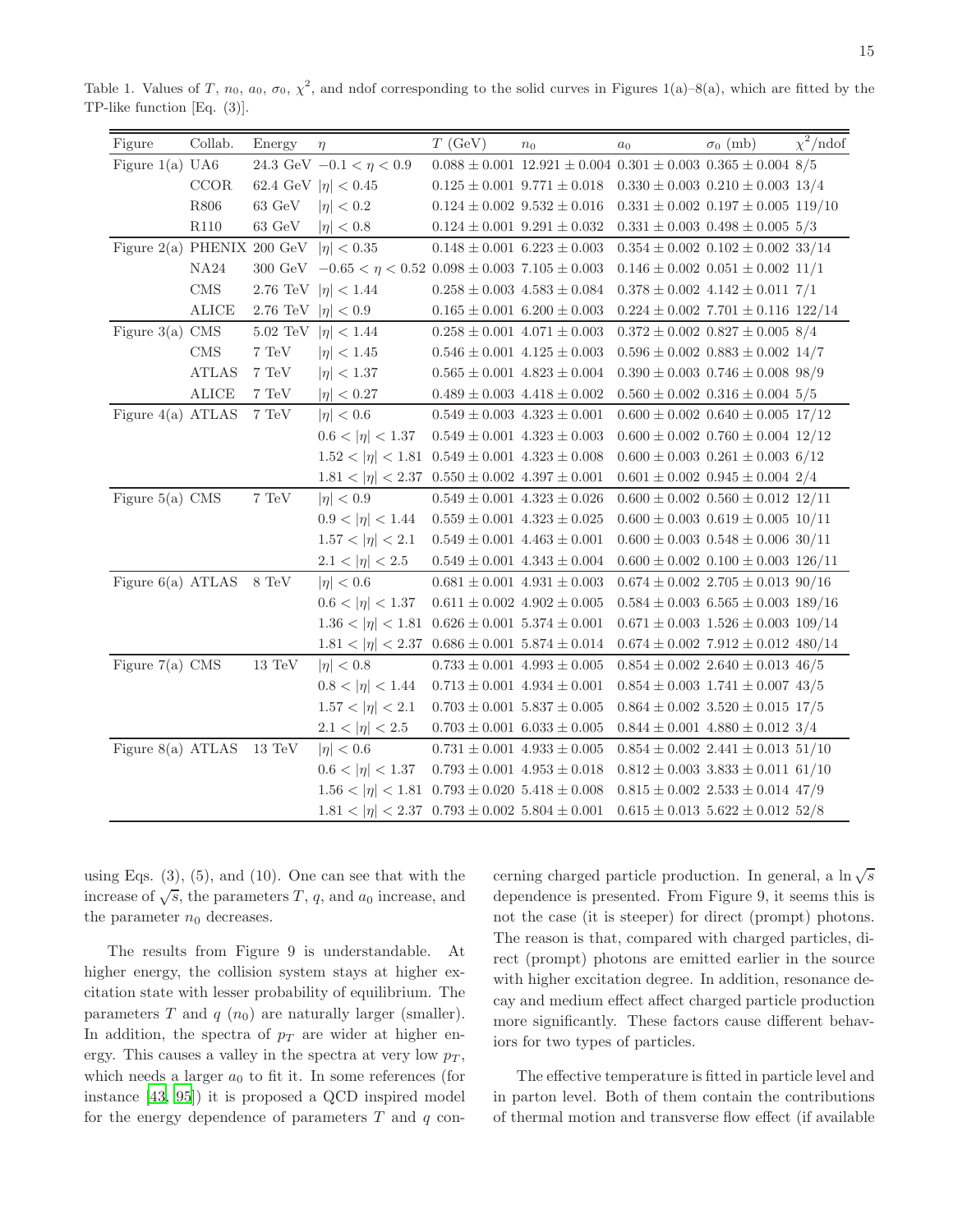| Figure                              | Collab.          | Energy                  | $\eta$                                                            | T(GeV)                              | n <sub>0</sub> | a <sub>0</sub>                                                                  | $\sigma_0$ (mb) | $\chi^2/\text{ndof}$ |
|-------------------------------------|------------------|-------------------------|-------------------------------------------------------------------|-------------------------------------|----------------|---------------------------------------------------------------------------------|-----------------|----------------------|
| Figure 1(a) $U A6$                  |                  |                         | 24.3 GeV $-0.1 < \eta < 0.9$                                      |                                     |                | $0.097 \pm 0.001$ $10.720 \pm 0.014$ $-0.337 \pm 0.003$ $0.284 \pm 0.007$ $9/5$ |                 |                      |
|                                     | CCOR             |                         | 62.4 GeV $ \eta  < 0.45$                                          |                                     |                | $0.131 \pm 0.002$ 8.120 $\pm$ 0.017 -0.259 $\pm$ 0.002 0.244 $\pm$ 0.005 15/4   |                 |                      |
|                                     | ${\bf R806}$     | $63~\mathrm{GeV}$       | $ \eta  < 0.2$                                                    | $0.130 \pm 0.001$ 7.843 $\pm$ 0.009 |                | $-0.265 \pm 0.003$ $0.100 \pm 0.002$ $125/11$                                   |                 |                      |
|                                     | R <sub>110</sub> | $63\,\, \mathrm{GeV}$   | $ \eta  < 0.8$                                                    | $0.130 \pm 0.002$ 7.811 $\pm 0.024$ |                | $-0.271 \pm 0.001$ 0.396 $\pm$ 0.005 8/3                                        |                 |                      |
| Figure 2(a) PHENIX 200 GeV          |                  |                         | $ \eta  < 0.35$                                                   | $0.202 \pm 0.001$ 5.543 $\pm$ 0.004 |                | $-0.176 \pm 0.003$ $0.073 \pm 0.002$ 92/14                                      |                 |                      |
|                                     | NA24             |                         | 300 GeV $-0.65 < \eta < 0.52$ 0.129 $\pm$ 0.001 6.153 $\pm$ 0.004 |                                     |                | $-0.195 \pm 0.002$ $0.038 \pm 0.002$ $10/1$                                     |                 |                      |
|                                     | $\rm CMS$        |                         | 2.76 TeV $ \eta  < 1.44$                                          | $0.469 \pm 0.002$ 3.945 $\pm$ 0.003 |                | $-0.139 \pm 0.002$ 0.619 $\pm$ 0.006 3/1                                        |                 |                      |
|                                     | <b>ALICE</b>     | 2.76 TeV $ \eta  < 0.9$ |                                                                   | $0.239 \pm 0.001$ 5.183 $\pm$ 0.003 |                | $-0.229 \pm 0.002$ 2.580 $\pm$ 0.004 118/14                                     |                 |                      |
| Figure $3(a)$ CMS                   |                  | $5.02~\mathrm{TeV}$     | $ \eta  < 1.44$                                                   | $0.503 \pm 0.003$ $3.580 \pm 0.006$ |                | $-0.132 \pm 0.001$ $0.771 \pm 0.005$ 20/4                                       |                 |                      |
|                                     | <b>CMS</b>       | 7 TeV                   | $ \eta  < 1.45$                                                   | $0.595 \pm 0.001$ $3.263 \pm 0.012$ |                | $-0.128 \pm 0.003$ $0.624 \pm 0.003$ 18/7                                       |                 |                      |
|                                     | <b>ATLAS</b>     | 7 TeV                   | $ \eta  < 1.37$                                                   | $0.566 \pm 0.001$ 4.244 $\pm$ 0.002 |                | $-0.120 \pm 0.003$ 0.776 $\pm$ 0.006 87/9                                       |                 |                      |
|                                     | <b>ALICE</b>     | $7~\mathrm{TeV}$        | $ \eta  < 0.27$                                                   | $0.359 \pm 0.002$ $3.587 \pm 0.002$ |                | $-0.124 \pm 0.001$ $0.354 \pm 0.006$ $23/5$                                     |                 |                      |
| Figure $4(a)$ ATLAS                 |                  | $7~\mathrm{TeV}$        | $ \eta  < 0.6$                                                    | $0.636 \pm 0.002$ 3.231 $\pm$ 0.003 |                | $-0.130 \pm 0.002$ $0.662 \pm 0.005$ $13/12$                                    |                 |                      |
|                                     |                  |                         | $0.6 <  \eta  < 1.37$                                             | $0.625 \pm 0.002$ 3.351 $\pm$ 0.003 |                | $-0.129 \pm 0.002$ $0.696 \pm 0.003$ $15/12$                                    |                 |                      |
|                                     |                  |                         | $1.52 <  \eta  < 1.81$ $0.619 \pm 0.001$ $3.463 \pm 0.003$        |                                     |                | $-0.132 \pm 0.001$ $0.382 \pm 0.005$ $22/12$                                    |                 |                      |
|                                     |                  |                         | $1.81 <  \eta  < 2.37$ $0.592 \pm 0.006$ $3.731 \pm 0.012$        |                                     |                | $-0.130 \pm 0.001$ $0.910 \pm 0.023$ 2/4                                        |                 |                      |
| Figure $5(a)$ CMS                   |                  | $7~\mathrm{TeV}$        | $ \eta  < 0.9$                                                    | $0.596 \pm 0.005$ $3.532 \pm 0.004$ |                | $-0.120 \pm 0.002$ $0.581 \pm 0.004$ 27/11                                      |                 |                      |
|                                     |                  |                         | $0.9 <  \eta  < 1.44$                                             | $0.591 \pm 0.007$ 3.534 $\pm$ 0.002 |                | $-0.124 \pm 0.001$ $0.593 \pm 0.004$ $25/11$                                    |                 |                      |
|                                     |                  |                         | $1.57 <  \eta  < 2.1$                                             | $0.591 \pm 0.002$ $3.652 \pm 0.003$ |                | $-0.123 \pm 0.001$ 0.477 $\pm$ 0.002 41/11                                      |                 |                      |
|                                     |                  |                         | $2.1 <  \eta  < 2.5$                                              | $0.592 \pm 0.002$ $3.633 \pm 0.015$ |                | $-0.123 \pm 0.002$ $0.189 \pm 0.005$ 64/11                                      |                 |                      |
| Figure $6(a)$ ATLAS $8 \text{ TeV}$ |                  |                         | $ \eta  < 0.6$                                                    | $0.602 \pm 0.002$ 3.953 $\pm$ 0.004 |                | $-0.106 \pm 0.002$ 2.745 $\pm$ 0.007 106/16                                     |                 |                      |
|                                     |                  |                         | $0.6 <  \eta  < 1.37$                                             | $0.622 \pm 0.002$ $3.943 \pm 0.003$ |                | $-0.107 \pm 0.001$ 2.740 $\pm$ 0.019 257/16                                     |                 |                      |
|                                     |                  |                         | $1.36 <  \eta  < 1.81$ 0.604 ± 0.002 4.348 ± 0.001                |                                     |                | $-0.136 \pm 0.002$ 2.812 $\pm$ 0.008 109/14                                     |                 |                      |
|                                     |                  |                         | $1.81 <  \eta  < 2.37$ 0.604 ± 0.003 4.798 ± 0.025                |                                     |                | $-0.128 \pm 0.002$ 8.732 $\pm$ 0.003 527/14                                     |                 |                      |
| Figure $7(a)$ CMS                   |                  | $13~\mathrm{TeV}$       | $ \eta  < 0.8$                                                    | $0.772 \pm 0.001$ 3.729 $\pm$ 0.003 |                | $-0.109 \pm 0.002$ 2.136 $\pm$ 0.007 39/5                                       |                 |                      |
|                                     |                  |                         | $0.8 <  \eta  < 1.44$                                             | $0.731 \pm 0.001$ $3.589 \pm 0.003$ |                | $-0.101 \pm 0.001$ 1.314 $\pm$ 0.003 48/5                                       |                 |                      |
|                                     |                  |                         | $1.57 <  \eta  < 2.1$                                             | $0.734 \pm 0.002$ $4.654 \pm 0.004$ |                | $-0.098 \pm 0.001$ 3.573 $\pm$ 0.003 15/5                                       |                 |                      |
|                                     |                  |                         | $2.1 <  \eta  < 2.5$                                              | $0.731 \pm 0.002$ 4.965 $\pm$ 0.004 |                | $-0.098 \pm 0.001$ 5.200 $\pm$ 0.112 3/4                                        |                 |                      |
| Figure 8(a) ATLAS $13 \text{ TeV}$  |                  |                         | $ \eta  < 0.6$                                                    | $0.739 \pm 0.005$ 3.594 $\pm$ 0.005 |                | $-0.109 \pm 0.001$ $0.921 \pm 0.004$ 119/10                                     |                 |                      |
|                                     |                  |                         | $0.6 <  \eta  < 1.37$                                             | $0.765 \pm 0.001$ $3.783 \pm 0.012$ |                | $-0.091 \pm 0.001$ 2.034 $\pm$ 0.002 98/10                                      |                 |                      |
|                                     |                  |                         | $1.56 <  \eta  < 1.81$ $0.784 \pm 0.001$ $4.439 \pm 0.005$        |                                     |                | $-0.101 \pm 0.001$ 4.168 $\pm$ 0.006 40/9                                       |                 |                      |
|                                     |                  |                         | $1.81 <  \eta  < 2.37$ $0.801 \pm 0.001$ $4.845 \pm 0.003$        |                                     |                | $-0.104 \pm 0.002$ 5.310 $\pm$ 0.123 48/8                                       |                 |                      |

Table 2. Values of T,  $n_0$ ,  $a_0$ ,  $\sigma_0$ ,  $\chi^2$ , and ndof corresponding to the dashed curves in Figures 1(a)–8(a), which are fitted by the convolution of two TP-like functions [Eq. (5)].

in p+p collisions). The latter should be excluded from the contributions to extract the real temperature. As a non-real temperature, the effective temperature is modeldependent. So, the effective temperatures obtained from different functions may be different. In addition, direct (prompt) photons are emitted earlier than light charged particles in general. This is also why the effective temperature obtained from this work is quite higher than ones typically obtained in Tsallis-like fits to light charged particle production [\[61,](#page-23-42) [96](#page-24-4)].

In most cases, Figure 9 shows that the parameters from different equations are similar to each other. However, in Figure 9(d), although the same symbol  $a_0$  is used, the values may be different in Eqs. (3) and (5) due to Eq. (3) having the item  $(p_T \sqrt{p_T^2 + m_0^2})^{a_0}$  and Eq. (5) having the product of  $(p_{t1}\sqrt{p_{t1}^2 + m_{01}^2})^{a_0}$  and  $[(p_T - p_{t1})\sqrt{(p_T - p_{t1})^2 + m_{02}^2}]^{\dot{a}_0}$ . The influence of  $a_0$ in Eq. (5) is double. This renders the difference in  $a_0$ from Eqs. (3) and (5). This difference does not happen in Eq. (10) due to another calculation.

Figure 10(a) shows n as the function of  $x_T$ , and Figures 10(b)–10(f) shows  $(\sqrt{s}/\text{GeV})^nEd^3\sigma/dp^3$  as the functions of  $x_T$  at different energies with various  $|\eta|$ marked in the panels. From Figure  $10(a)$ , one cannot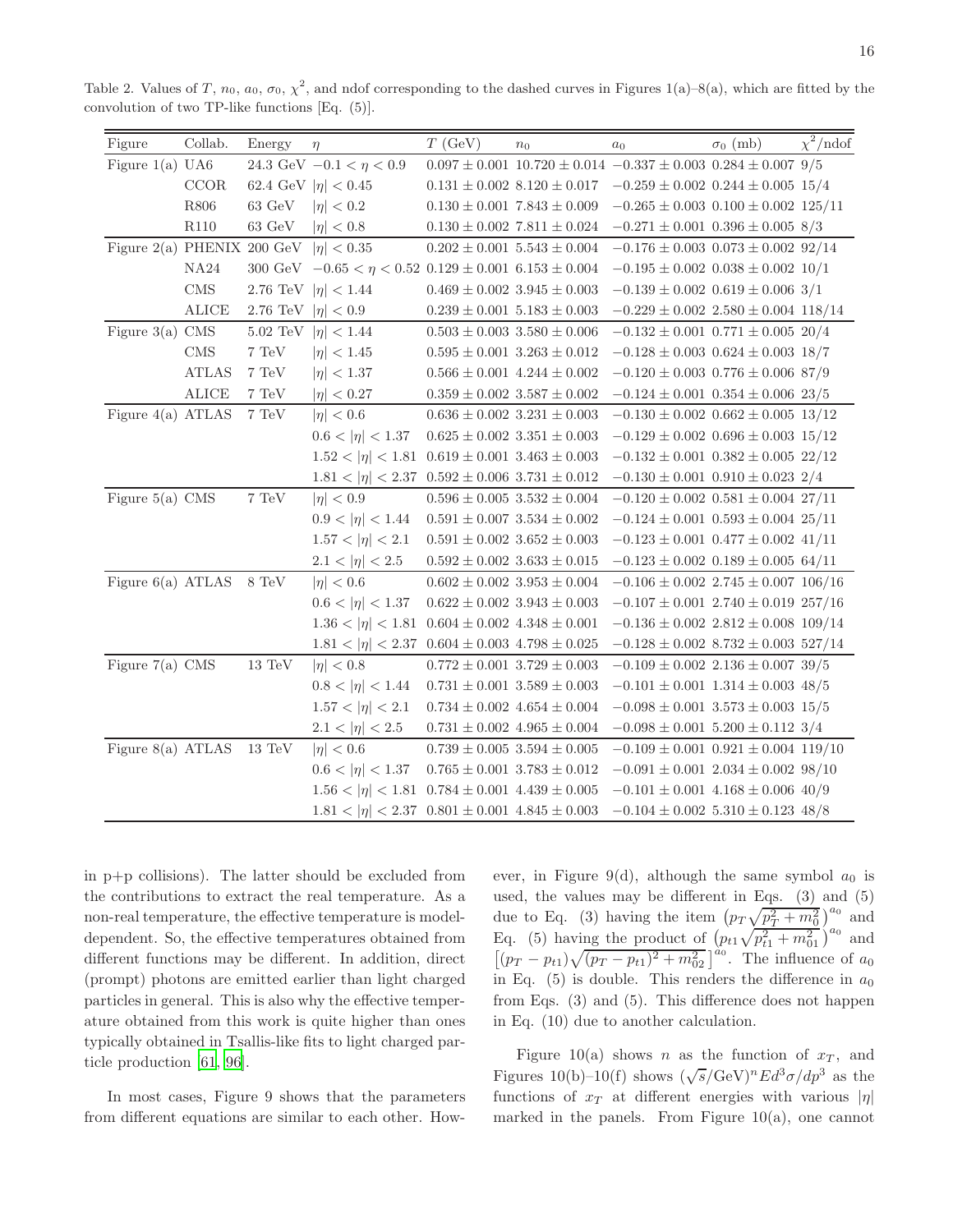Table 3. Values of T, q,  $a_0$ ,  $\sigma_0$ ,  $\chi^2$ , and ndof corresponding to the dotted curves in Figures 1(a)–8(a), which are fitted by the revised Tsallis-like function when  $\mu_i = \mu_B/3$  [Eq. (10)].

| Figure                                     | Collab.                | Energy                  | $\eta$                                                                                                     | T(GeV) | q | a <sub>0</sub> | $\sigma_0$ (mb)                                                                  | $\chi^2/\text{ndof}$ |
|--------------------------------------------|------------------------|-------------------------|------------------------------------------------------------------------------------------------------------|--------|---|----------------|----------------------------------------------------------------------------------|----------------------|
| Figure $1(a)$ UA6                          |                        |                         | 24.3 GeV $-0.1 < \eta < 0.9$                                                                               |        |   |                | $0.140 \pm 0.004$ $1.068 \pm 0.001$ $0.229 \pm 0.002$ $0.292 \pm 0.003$ $5/5$    |                      |
|                                            | CCOR                   |                         | 62.4 GeV $ \eta  < 0.45$                                                                                   |        |   |                | $0.135 \pm 0.002$ $1.116 \pm 0.001$ $0.230 \pm 0.001$ $0.253 \pm 0.002$ $12/4$   |                      |
|                                            | ${\bf R806}$           | 63 GeV $ \eta  < 0.2$   |                                                                                                            |        |   |                | $0.132 \pm 0.002$ $1.112 \pm 0.001$ $0.231 \pm 0.002$ $0.208 \pm 0.001$ $163/11$ |                      |
|                                            | R110                   | $63\,\, \mathrm{GeV}$   | $ \eta  < 0.8$                                                                                             |        |   |                | $0.135 \pm 0.002$ $1.118 \pm 0.001$ $0.230 \pm 0.001$ $0.410 \pm 0.001$ $4/3$    |                      |
| Figure 2(a) PHENIX 200 GeV $ \eta  < 0.35$ |                        |                         |                                                                                                            |        |   |                | $0.223 \pm 0.001$ 1.146 $\pm$ 0.002 0.309 $\pm$ 0.002 0.076 $\pm$ 0.003 26/14    |                      |
|                                            | NA24                   |                         | 300 GeV $-0.65 < \eta < 0.52$ 0.198 $\pm$ 0.001 1.131 $\pm$ 0.002 0.308 $\pm$ 0.001 0.038 $\pm$ 0.003 14/1 |        |   |                |                                                                                  |                      |
|                                            | $\rm CMS$              |                         | 2.76 TeV $ \eta  < 1.44$                                                                                   |        |   |                | $0.234 \pm 0.002$ $1.218 \pm 0.002$ $0.348 \pm 0.001$ $5.641 \pm 0.086$ $1/1$    |                      |
|                                            | ALICE                  | 2.76 TeV $ \eta  < 0.9$ |                                                                                                            |        |   |                | $0.197 \pm 0.001$ $1.182 \pm 0.003$ $0.128 \pm 0.001$ $9.041 \pm 0.083$ $47/14$  |                      |
| Figure $3(a)$ CMS                          |                        |                         | 5.02 TeV $ \eta  < 1.44$                                                                                   |        |   |                | $0.344 \pm 0.004$ $1.203 \pm 0.003$ $0.458 \pm 0.001$ $0.584 \pm 0.004$ $16/4$   |                      |
|                                            | $\rm CMS$              | $7~\mathrm{TeV}$        | $ \eta  < 1.45$                                                                                            |        |   |                | $0.352 \pm 0.001$ $1.204 \pm 0.003$ $0.467 \pm 0.002$ $0.761 \pm 0.003$ $22/7$   |                      |
|                                            | <b>ATLAS</b>           | $7~\mathrm{TeV}$        | $ \eta  < 1.37$                                                                                            |        |   |                | $0.350 \pm 0.002$ 1.172 $\pm$ 0.003 0.468 $\pm$ 0.003 0.721 $\pm$ 0.011 103/9    |                      |
|                                            | $\operatorname{ALICE}$ | $7~\mathrm{TeV}$        | $ \eta  < 0.27$                                                                                            |        |   |                | $0.359 \pm 0.002$ $1.191 \pm 0.002$ $0.457 \pm 0.002$ $0.252 \pm 0.002$ $34/5$   |                      |
| Figure $4(a)$ ATLAS                        |                        | $7~\mathrm{TeV}$        | $ \eta  < 0.6$                                                                                             |        |   |                | $0.358 \pm 0.002$ $1.207 \pm 0.002$ $0.488 \pm 0.001$ $0.047 \pm 0.002$ $12/12$  |                      |
|                                            |                        |                         | $0.6 <  \eta  < 1.37$                                                                                      |        |   |                | $0.358 \pm 0.002$ $1.203 \pm 0.002$ $0.488 \pm 0.002$ $0.427 \pm 0.008$ 6/12     |                      |
|                                            |                        |                         | $1.52 <  \eta  < 1.81$                                                                                     |        |   |                | $0.358 \pm 0.002\ 1.201 \pm 0.003\ 0.487 \pm 0.001\ 0.068 \pm 0.003\ 9/12$       |                      |
|                                            |                        |                         | $1.81 <  \eta  < 2.37$                                                                                     |        |   |                | $0.358 \pm 0.001$ $1.201 \pm 0.002$ $0.488 \pm 0.001$ $0.235 \pm 0.008$ $5/4$    |                      |
| Figure $5(a)$ CMS                          |                        | $7~\mathrm{TeV}$        | $ \eta  < 0.9$                                                                                             |        |   |                | $0.358 \pm 0.003$ $1.201 \pm 0.002$ $0.487 \pm 0.001$ $0.350 \pm 0.006$ $13/11$  |                      |
|                                            |                        |                         | $0.9 <  \eta  < 1.44$                                                                                      |        |   |                | $0.358 \pm 0.002$ 1.201 $\pm$ 0.003 0.488 $\pm$ 0.001 0.208 $\pm$ 0.006 10/11    |                      |
|                                            |                        |                         | $1.57 <  \eta  < 2.1$                                                                                      |        |   |                | $0.358 \pm 0.003$ $1.193 \pm 0.002$ $0.488 \pm 0.002$ $0.260 \pm 0.003$ $47/11$  |                      |
|                                            |                        |                         | $2.1 <  \eta  < 2.5$                                                                                       |        |   |                | $0.358 \pm 0.001$ $1.200 \pm 0.002$ $0.487 \pm 0.001$ $0.112 \pm 0.003$ $141/11$ |                      |
| Figure $6(a)$ ATLAS $8 \text{ TeV}$        |                        |                         | $ \eta  < 0.6$                                                                                             |        |   |                | $0.338 \pm 0.002$ $1.193 \pm 0.001$ $0.388 \pm 0.001$ $3.102 \pm 0.013$ $127/16$ |                      |
|                                            |                        |                         | $0.6 <  \eta  < 1.37$                                                                                      |        |   |                | $0.353 \pm 0.002$ $1.193 \pm 0.003$ $0.342 \pm 0.001$ $6.420 \pm 0.006$ $254/16$ |                      |
|                                            |                        |                         | $1.56 <  \eta  < 1.81$                                                                                     |        |   |                | $0.335 \pm 0.003$ $1.177 \pm 0.002$ $0.348 \pm 0.001$ $3.985 \pm 0.007$ $120/14$ |                      |
|                                            |                        |                         | $1.81 <  \eta  < 2.37$                                                                                     |        |   |                | $0.338 \pm 0.001$ $1.163 \pm 0.002$ $0.349 \pm 0.002$ $6.394 \pm 0.002$ $649/14$ |                      |
| Figure $7(a)$ CMS                          |                        | $13~\mathrm{TeV}$       | $ \eta  < 0.8$                                                                                             |        |   |                | $0.422 \pm 0.003$ $1.192 \pm 0.002$ $0.429 \pm 0.002$ $2.020 \pm 0.013$ $49/5$   |                      |
|                                            |                        |                         | $0.8 <  \eta  < 1.44$                                                                                      |        |   |                | $0.423 \pm 0.002$ $1.192 \pm 0.001$ $0.423 \pm 0.003$ $1.588 \pm 0.013$ $48/5$   |                      |
|                                            |                        |                         | $1.57 <  \eta  < 2.1$                                                                                      |        |   |                | $0.421 \pm 0.003$ $1.168 \pm 0.003$ $0.429 \pm 0.001$ $3.640 \pm 0.012$ $16/5$   |                      |
|                                            |                        |                         | $2.1 <  \eta  < 2.5$                                                                                       |        |   |                | $0.420 \pm 0.004$ 1.160 $\pm$ 0.001 0.423 $\pm$ 0.003 4.030 $\pm$ 0.098 4/4      |                      |
| Figure 8(a) ATLAS $13 \text{ TeV}$         |                        |                         | $ \eta  < 0.6$                                                                                             |        |   |                | $0.423 \pm 0.004$ 1.195 $\pm$ 0.002 0.421 $\pm$ 0.002 1.610 $\pm$ 0.004 101/10   |                      |
|                                            |                        |                         | $0.6 <  \eta  < 1.37$                                                                                      |        |   |                | $0.421 \pm 0.002$ $1.200 \pm 0.002$ $0.422 \pm 0.001$ $2.820 \pm 0.014$ $121/10$ |                      |
|                                            |                        |                         | $1.56 <  \eta  < 1.81$ $0.420 \pm 0.003$ $1.172 \pm 0.003$ $0.420 \pm 0.003$ $5.890 \pm 0.002$ $46/9$      |        |   |                |                                                                                  |                      |
|                                            |                        |                         | $1.81 <  \eta  < 2.37$ 0.419 ± 0.003 1.158 ± 0.001 0.420 ± 0.002 6.690 ± 0.097 52/8                        |        |   |                |                                                                                  |                      |

see a monotonous dependence in terms of the function n. From Figures  $10(b)-10(f)$ , in terms of the function  $(\sqrt{s}/\text{GeV})^n E d^3\sigma/dp^3$ , one can see that the data of different  $p_T$  follow a similar curve. Selecting appropriate n at given energy, an energy independent  $x_T$  scaling can be obtained. The scaling function in Figures  $10(b)-10(f)$ can be empirically described by

$$
G(x_T) = (\sqrt{s}/\text{GeV})^n E \frac{d^3 \sigma}{dp^3} = a \times x_T^{b \times x_T^{-c}}, \qquad (16)
$$

where  $a = (2.4403 \pm 0.4181) \times 10^{-8}, b = -10.0129 \pm 0.0129$ 0.1260, and  $c = -0.0837 \pm 0.0017$  with various n listed in Table 5. As a global fit for Figures  $10(b)-10(f)$ , we

have obtained  $\chi^2/\text{ndof} = 19/350$ . In the function, the cross-section, energy, and momentum are in the units of mb, GeV, and GeV/c, respectively. From Figures  $10(b)$ –  $10(f)$ , one can see that Eq. (16) is approximately an anti-correlation in double logarithmic representations.

The form of the function  $(\sqrt{s}/\text{GeV})^nEd^3\sigma/dp^3$  =  $(\sqrt{s}/\text{GeV})^n(1/2\pi p_T)d^2\sigma/dp_Tdy$  in the dependence on the variable  $x_T = 2p_T/\sqrt{s}$  can be empirically constructed [\[76\]](#page-23-26). The concrete form obtained in the present work is a simple expression with three parameters. This scaling law renders that there is common similarity and universality in many aspects in high energy collisions [\[97](#page-24-5)–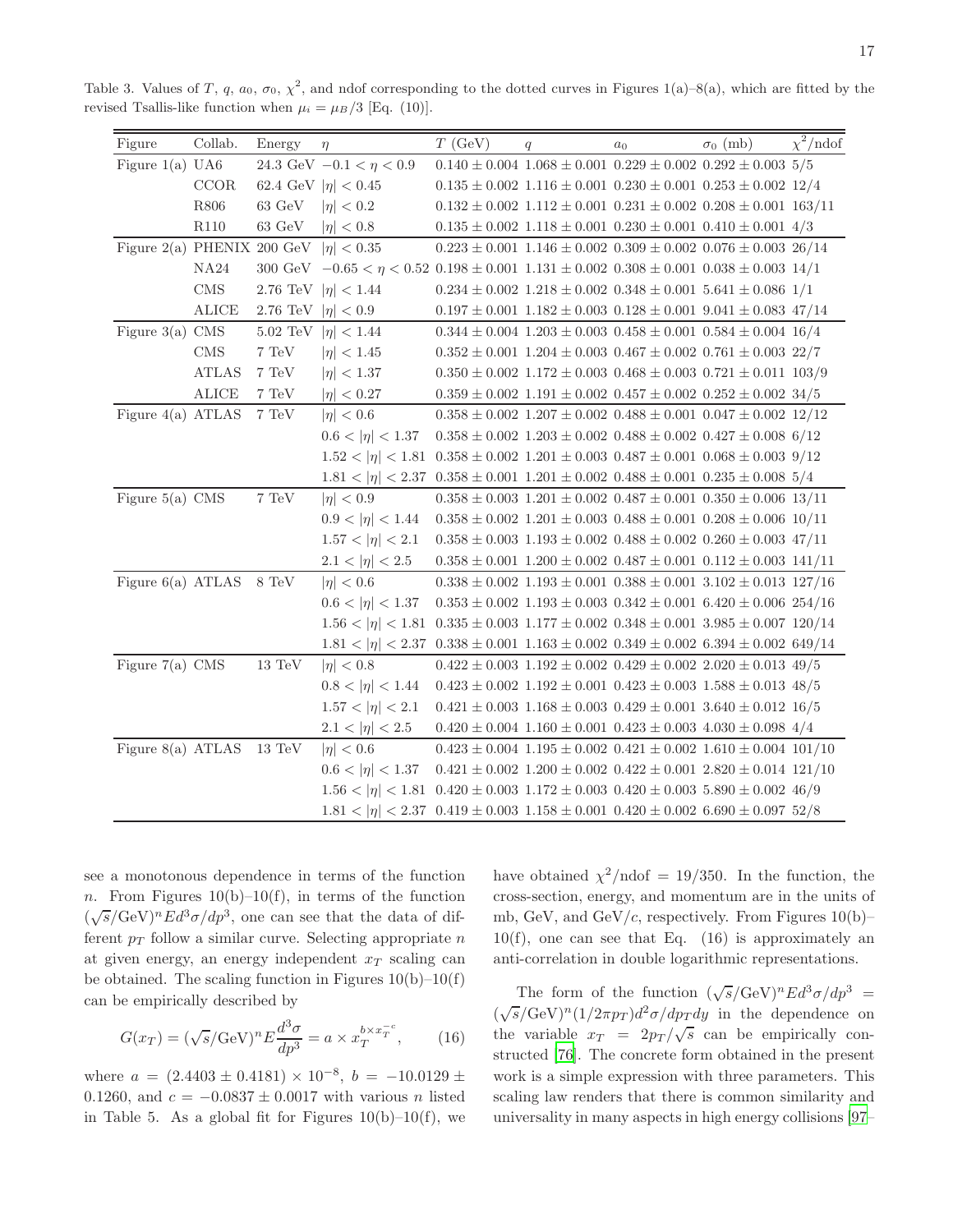| Figure                              | Collab.      | Energy                  | $\eta$                                                                                                  | T(GeV) | q                                                                                       | a <sub>0</sub> | $\sigma_0$ (mb) | $\chi^2/\text{ndof}$ |
|-------------------------------------|--------------|-------------------------|---------------------------------------------------------------------------------------------------------|--------|-----------------------------------------------------------------------------------------|----------------|-----------------|----------------------|
| Figure $1(a)$ UA6                   |              |                         | 24.3 GeV $-0.1 < \eta < 0.9$                                                                            |        | $0.120 \pm 0.003$ $1.069 \pm 0.002$ $0.205 \pm 0.001$ $0.315 \pm 0.007$ $10/5$          |                |                 |                      |
|                                     | CCOR         |                         | 62.4 GeV $ \eta  < 0.45$                                                                                |        | $0.113 \pm 0.002$ $1.116 \pm 0.002$ $0.232 \pm 0.002$ $0.253 \pm 0.001$ $17/4$          |                |                 |                      |
|                                     | R806         | 63 GeV $ \eta  < 0.2$   |                                                                                                         |        | $0.109 \pm 0.003$ $1.113 \pm 0.001$ $0.232 \pm 0.001$ $0.194 \pm 0.003$ $175/11$        |                |                 |                      |
|                                     | $\rm R110$   | $63~{\rm GeV}$          | $ \eta  < 0.8$                                                                                          |        | $0.115 \pm 0.002$ $1.117 \pm 0.002$ $0.230 \pm 0.001$ $0.410 \pm 0.001$ $5/3$           |                |                 |                      |
| Figure 2(a) PHENIX 200 GeV          |              |                         | $ \eta  < 0.35$                                                                                         |        | $0.208 \pm 0.001$ 1.146 $\pm$ 0.002 0.298 $\pm$ 0.001 0.079 $\pm$ 0.002 22/14           |                |                 |                      |
|                                     | NA24         | 300 GeV                 | $-0.65 < \eta < 0.52$ 0.192 $\pm$ 0.002 1.132 $\pm$ 0.002 0.297 $\pm$ 0.001 0.055 $\pm$ 0.003 10/1      |        |                                                                                         |                |                 |                      |
|                                     | $\rm CMS$    |                         | 2.76 TeV $ \eta  < 1.44$                                                                                |        | $0.231 \pm 0.002\,$ $1.214 \pm 0.001\,$ $0.348 \pm 0.001\,$ $2.604 \pm 0.067\,$ $4/1\,$ |                |                 |                      |
|                                     | ALICE        | 2.76 TeV $ \eta  < 0.9$ |                                                                                                         |        | $0.197 \pm 0.002$ $1.182 \pm 0.003$ $0.124 \pm 0.001$ $8.132 \pm 0.102$ $94/14$         |                |                 |                      |
| Figure $3(a)$ CMS                   |              |                         | 5.02 TeV $ \eta  < 1.44$                                                                                |        | $0.346 \pm 0.003$ $1.203 \pm 0.002$ $0.458 \pm 0.001$ $0.580 \pm 0.004$ $7/4$           |                |                 |                      |
|                                     | <b>CMS</b>   | 7 TeV                   | $ \eta  < 1.45$                                                                                         |        | $0.354 \pm 0.002$ 1.206 $\pm$ 0.001 0.464 $\pm$ 0.003 0.660 $\pm$ 0.003 17/7            |                |                 |                      |
|                                     | <b>ATLAS</b> | $7~\mathrm{TeV}$        | $ \eta  < 1.37$                                                                                         |        | $0.351 \pm 0.002$ $1.173 \pm 0.002$ $0.466 \pm 0.003$ $0.661 \pm 0.003$ $112/9$         |                |                 |                      |
|                                     | ALICE        | 7 TeV                   | $ \eta  < 0.27$                                                                                         |        | $0.361 \pm 0.002$ $1.189 \pm 0.002$ $0.474 \pm 0.002$ $0.232 \pm 0.006$ $45/5$          |                |                 |                      |
| Figure $4(a)$ ATLAS                 |              | $7~\mathrm{TeV}$        | $ \eta  < 0.6$                                                                                          |        | $0.359 \pm 0.003$ $1.207 \pm 0.001$ $0.476 \pm 0.002$ $0.282 \pm 0.007$ $18/12$         |                |                 |                      |
|                                     |              |                         | $0.6 <  \eta  < 1.37$                                                                                   |        | $0.360 \pm 0.002$ $1.202 \pm 0.003$ $0.475 \pm 0.001$ $0.462 \pm 0.004$ $11/12$         |                |                 |                      |
|                                     |              |                         | $1.52 <  \eta  < 1.81$ $0.360 \pm 0.003$ $1.202 \pm 0.004$ $0.476 \pm 0.002$ $0.070 \pm 0.003$ $9/12$   |        |                                                                                         |                |                 |                      |
|                                     |              |                         | $1.81 <  \eta  < 2.37$ $0.360 \pm 0.002$ $1.202 \pm 0.003$ $0.477 \pm 0.002$ $0.242 \pm 0.012$ $5/4$    |        |                                                                                         |                |                 |                      |
| Figure $5(a)$ CMS                   |              | $7~\mathrm{TeV}$        | $ \eta  < 0.9$                                                                                          |        | $0.360 \pm 0.002$ $1.202 \pm 0.002$ $0.478 \pm 0.001$ $0.375 \pm 0.003$ 6/11            |                |                 |                      |
|                                     |              |                         | $0.9 <  \eta  < 1.44$                                                                                   |        | $0.360 \pm 0.002$ $1.202 \pm 0.004$ $0.478 \pm 0.001$ $0.218 \pm 0.004$ $11/11$         |                |                 |                      |
|                                     |              |                         | $1.57 <  \eta  < 2.1$                                                                                   |        | $0.360 \pm 0.002$ 1.194 $\pm$ 0.002 0.478 $\pm$ 0.001 0.275 $\pm$ 0.003 46/11           |                |                 |                      |
|                                     |              |                         | $2.1 <  \eta  < 2.5$                                                                                    |        | $0.358 \pm 0.002$ $1.198 \pm 0.001$ $0.476 \pm 0.002$ $0.150 \pm 0.004$ $117/11$        |                |                 |                      |
| Figure $6(a)$ ATLAS $8 \text{ TeV}$ |              |                         | $ \eta  < 0.6$                                                                                          |        | $0.338 \pm 0.001$ $1.192 \pm 0.003$ $0.387 \pm 0.002$ $3.302 \pm 0.014$ $119/16$        |                |                 |                      |
|                                     |              |                         | $0.6 <  \eta  < 1.37$                                                                                   |        | $0.356 \pm 0.004$ 1.194 $\pm$ 0.003 0.344 $\pm$ 0.001 5.530 $\pm$ 0.013 273/16          |                |                 |                      |
|                                     |              |                         | $1.56 <  \eta  < 1.81$ $0.335 \pm 0.004$ $1.178 \pm 0.002$ $0.348 \pm 0.001$ $3.101 \pm 0.012$ $118/14$ |        |                                                                                         |                |                 |                      |
|                                     |              |                         | $1.81 <  \eta  < 2.37$ 0.340 ± 0.002 1.162 ± 0.001 0.348 ± 0.003 6.894 ± 0.007 640/14                   |        |                                                                                         |                |                 |                      |
| Figure $7(a)$ CMS                   |              | $13~\mathrm{TeV}$       | $ \eta  < 0.8$                                                                                          |        | $0.422 \pm 0.003$ $1.192 \pm 0.001$ $0.420 \pm 0.003$ $2.260 \pm 0.005$ $49/5$          |                |                 |                      |
|                                     |              |                         | $0.8 <  \eta  < 1.44$                                                                                   |        | $0.424 \pm 0.003$ $1.193 \pm 0.002$ $0.424 \pm 0.003$ $1.583 \pm 0.001$ $38/5$          |                |                 |                      |
|                                     |              |                         | $1.57 <  \eta  < 2.1$                                                                                   |        | $0.424 \pm 0.001$ $1.166 \pm 0.002$ $0.424 \pm 0.001$ $4.290 \pm 0.014$ $21/5$          |                |                 |                      |
|                                     |              |                         | $2.1 <  \eta  < 2.5$                                                                                    |        | $0.420 \pm 0.005$ 1.160 $\pm$ 0.004 0.419 $\pm$ 0.003 4.130 $\pm$ 0.011 4/4             |                |                 |                      |
| Figure 8(a) ATLAS $13 \text{ TeV}$  |              |                         | $ \eta  < 0.6$                                                                                          |        | $0.423 \pm 0.001$ 1.196 $\pm$ 0.004 0.423 $\pm$ 0.002 1.406 $\pm$ 0.008 112/10          |                |                 |                      |
|                                     |              |                         | $0.6 <  \eta  < 1.37$                                                                                   |        | $0.420 \pm 0.003$ $1.195 \pm 0.001$ $0.422 \pm 0.003$ $2.340 \pm 0.003$ $128/10$        |                |                 |                      |
|                                     |              |                         | $1.56 <  \eta  < 1.81$ 0.421 ± 0.002 1.172 ± 0.003 0.420 ± 0.003 5.390 ± 0.096 50/9                     |        |                                                                                         |                |                 |                      |
|                                     |              |                         | $1.81 <  \eta  < 2.37$ 0.419 ± 0.003 1.158 ± 0.002 0.421 ± 0.002 6.790 ± 0.095 49/8                     |        |                                                                                         |                |                 |                      |

Table 4. Values of T, q,  $a_0$ ,  $\sigma_0$ ,  $\chi^2$ , and ndof corresponding to the dot-dashed curves in Figures 1(a)–8(a), which are fitted by the revised Tsallis-like function when  $\mu_i = 0$  [Eq. (10)].

[104](#page-24-6)]. The underlying physics reason is that participant quarks or partons from the collision system take part in the considered scattering process, which is related to the parton saturation and higher-order QCD contribution from qq and  $q\bar{q}$  channels.

The functions which are used to fit the spectra in the present work are not sole ones. Although we have not presented the related results, Eq. (7) is also suitable to fit the spectra due to small difference from Eq. (3). As mentioned in the second section,  $n_0 = 1/(q-1)$  and q is close to 1. This causes Eq. (7) to be similar to Eq. (3). However, the difference between Eqs. (5) and (10) is

large. Their results are only similar in the available data region in the  $p_T$  spectra.

We would like to point out that Eqs. (5) and (10) are two special cases from two participant partons. If the vectors  $p_{t1}$  and  $p_{t2}$  are parallel, we have  $p_T = p_{t1} + p_{t2}$  and Eq. (5). If the vectors  $p_{t1}$  and  $p_{t2}$  are perpendicular, we have  $p_T = \sqrt{p_{t1}^2 + p_{t2}^2}$  and Eq. (10). If the vectors  $p_{t1}$  and  $p_{t2}$  form an arbitrary angle, the analytical expression of  $p<sub>T</sub>$  is not available for us. Instead, we may use the Monte Carlo calculation to give many concrete  $p_T$  by using the relation  $p_T =$  $\sqrt{(p_{t1}\cos\phi_1+p_{t2}\cos\phi_2)^2+(p_{t1}\sin\phi_1+p_{t2}\sin\phi_2)^2},$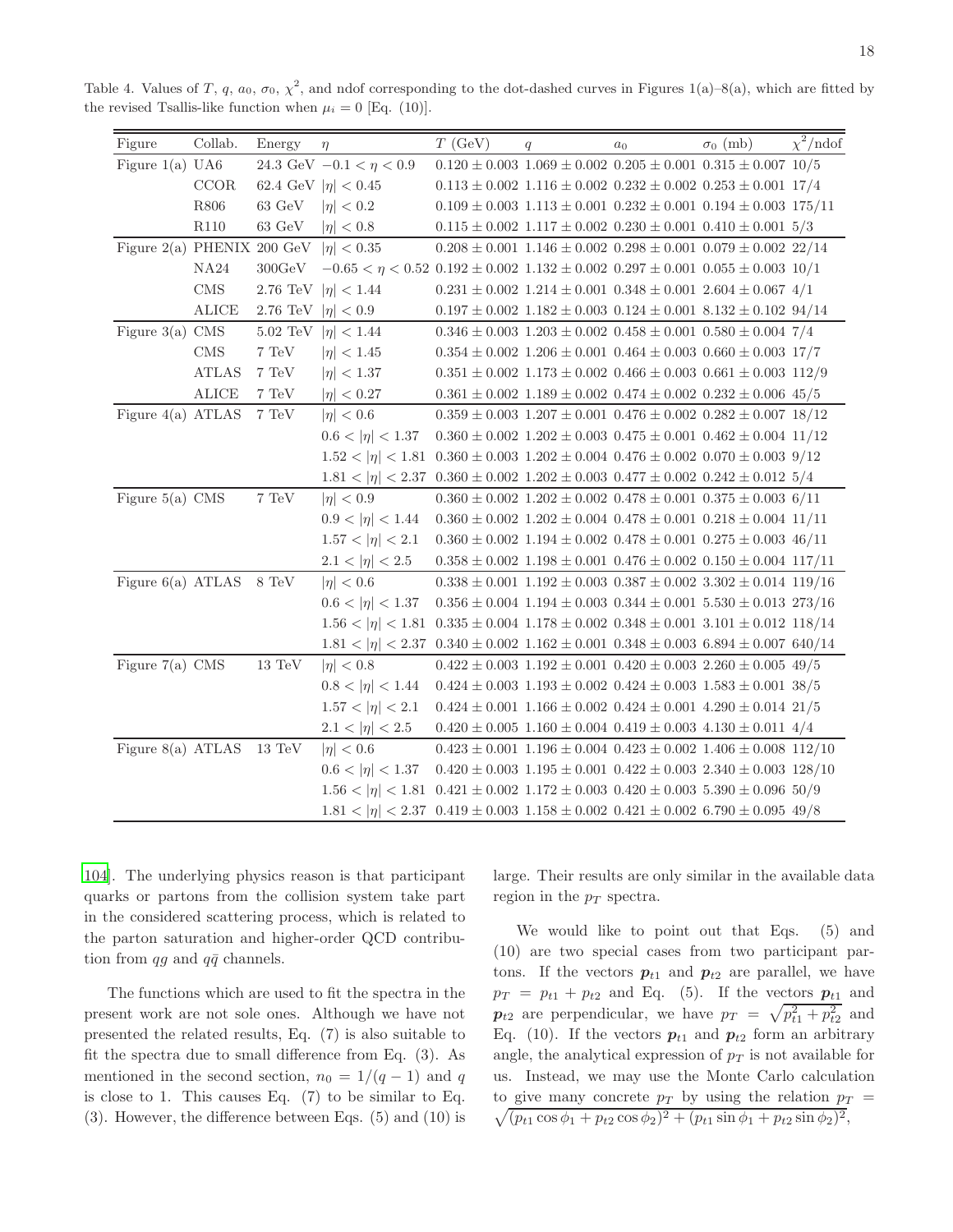

FIG. 9: Dependences of (a) T, (b)  $n_0$ , (c) q, and (d)  $a_0$  on  $\sqrt{s}$ . As marked in the panels, T and  $a_0$  are obtained from four cases, and  $n_0$  and q are obtained from two cases.

where  $\phi_1$  and  $\phi_2$  are the azimuth angles of the vectors  $p_{t1}$  and  $p_{t2}$ . The values of  $\phi_1$  and  $\phi_2$  can be evenly distributed in  $[0, 2\pi]$ , and the values of  $p_{t1}$  and  $p_{t2}$ obey Eq. (4) or (8). After repeated calculations for many times, the distribution of  $p_T$  can be obtained by statistics. Our exploratory research shows that the Monte Carlo calculation is suitable.

If the participants are three or more partons, one may extend Eqs. (5) and (10) in principal. In fact, one may consider the contributions of the first two partons, and combine the contributions with the third one. Then, one may combine the contributions of the first three partons with the fourth one, and so on. In the case of the number

of participants being large, the analytical expression becomes complex and inconvenient. Instead, one may use the Monte Carlo calculation for the two special cases and the general case. What one does is just adding items in the expressions of  $p_T$  for the three or more participant partons.

Before summary and conclusions, we would like to collect a few other physical approaches describing the spectra of direct (prompt) photons. For examples, (i) QCD color dipole picture [\[105](#page-24-7), [106\]](#page-24-8), in which the low- $p_T$  region is described by the parton saturation effects and pQCD evolution is reproduced accurately. The  $x_T$  scaling can be also addressed in this formalism. (ii) High energy or  $k_T$ -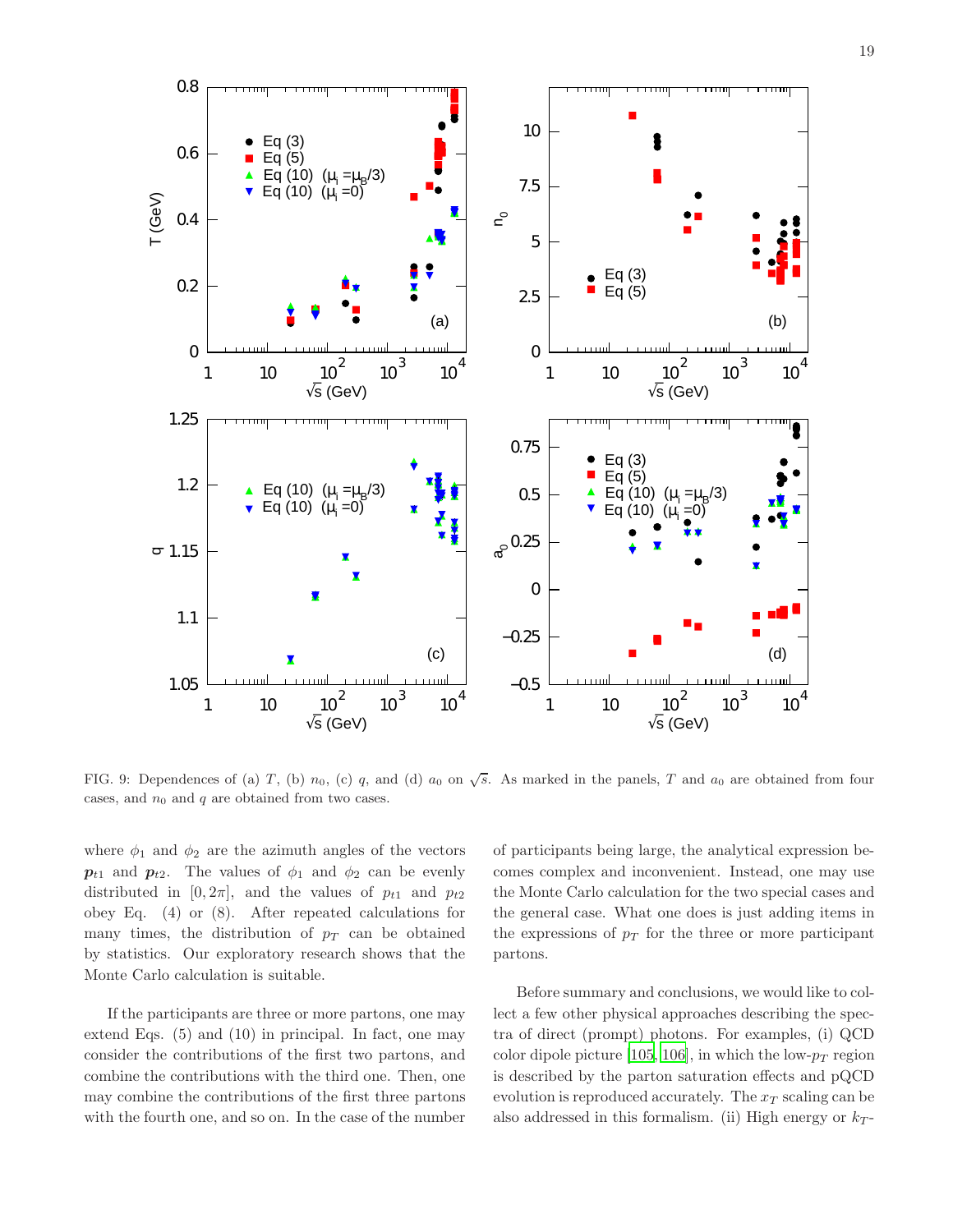

FIG. 10: (a) n as the function of  $x_T$ . The symbols are obtained from Eq. (13) due to the fittings. (b)–(f)  $(\sqrt{s}/\text{GeV})^nEd^3\sigma/dp^3$ as the functions of  $x_T$  at different energies with various  $|\eta|$  marked in the panels. The symbols are obtained from Eq. (15) due to the fittings, where various n are used as those listed in Table 5. The curves are the result of fits by  $G(x_T)$  presented in Eq. (16).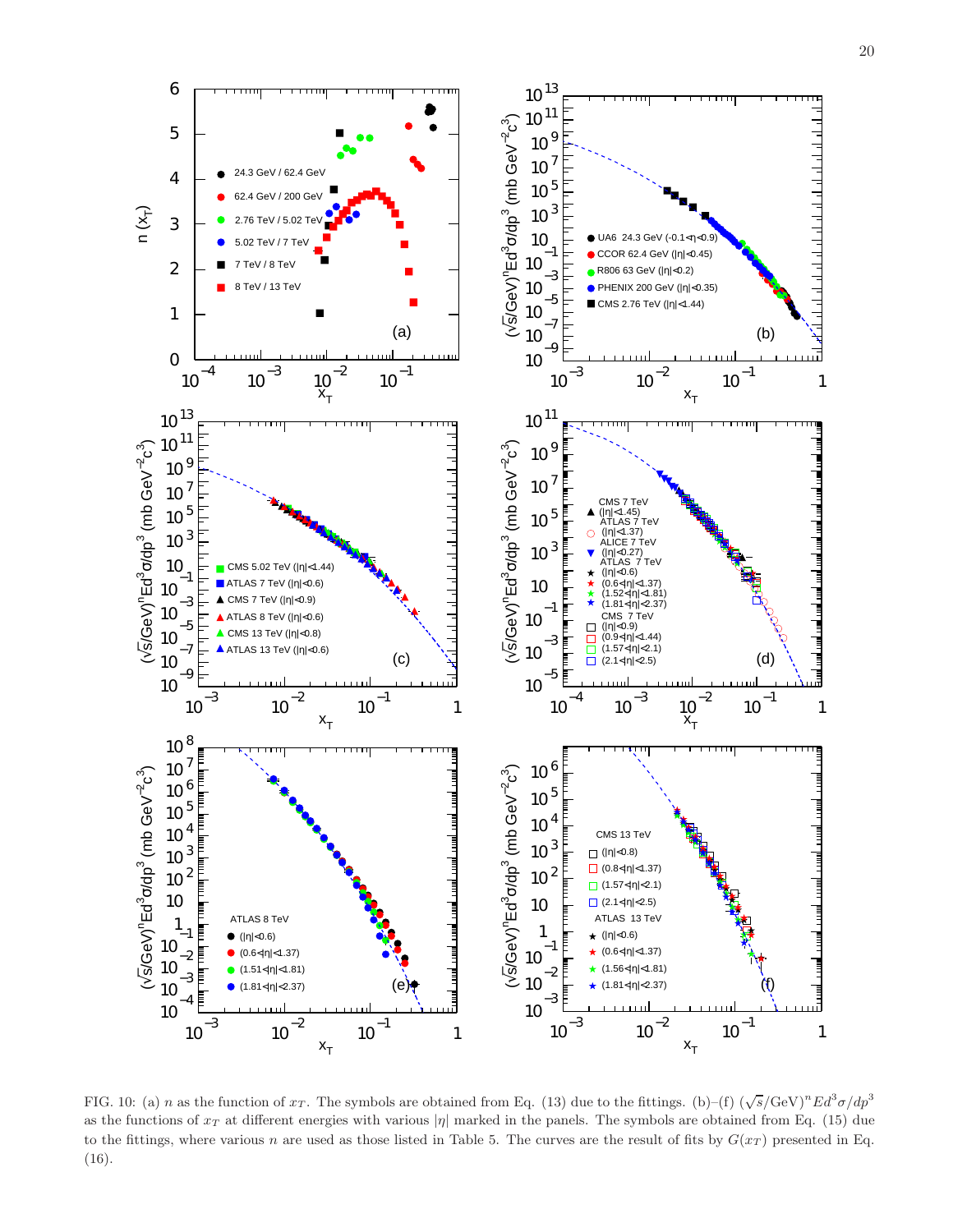| Figure         | Collab.       | Energy                  | $\eta$                 | $\, n$          |
|----------------|---------------|-------------------------|------------------------|-----------------|
| Figure $10(b)$ | UA6           | $24.3\,\, \mathrm{GeV}$ | $-0.1 < \eta < 0.9$    | $2.87\pm0.06$   |
|                | CCOR          | $62.4 \text{ GeV}$      | $ \eta  < 0.45$        | $3.42 \pm 0.04$ |
|                | ${\it R806}$  | $63 \text{ GeV}$        | $ \eta  < 0.2$         | $3.47 \pm 0.10$ |
|                | <b>PHENIX</b> | $200\,\, \mathrm{GeV}$  | $ \eta  < 0.35$        | $3.72 \pm 0.05$ |
|                | $\rm CMS$     | $2.76~\mathrm{TeV}$     | $ \eta  < 1.44$        | $3.16\pm0.04$   |
| Figure $10(c)$ | <b>CMS</b>    | $5.02~\mathrm{TeV}$     | $ \eta  < 1.44$        | $3.22\pm0.05$   |
|                |               | $7~\mathrm{TeV}$        | $ \eta  < 0.9$         | $3.23\pm0.06$   |
|                |               | $13 \text{ TeV}$        | $ \eta  < 0.8$         | $3.21 \pm 0.04$ |
|                | <b>ATLAS</b>  | $7~\mathrm{TeV}$        | $ \eta  < 0.6$         | $3.21 \pm 0.05$ |
|                |               | $8~\mathrm{TeV}$        | $ \eta  < 0.6$         | $3.20 \pm 0.03$ |
|                |               | $13~\mathrm{TeV}$       | $ \eta  < 0.6$         | $3.18\pm0.04$   |
| Figure $10(d)$ | $\rm CMS$     | $7~\mathrm{TeV}$        | $ \eta  < 1.45$        | $3.26 \pm 0.06$ |
|                |               |                         | $ \eta  < 0.9$         | $3.23\pm0.06$   |
|                |               |                         | $0.9 <  \eta  < 1.44$  | $3.22 \pm 0.05$ |
|                |               |                         | $1.57 <  \eta  < 2.1$  | $3.26 \pm 0.02$ |
|                |               |                         | $2.1 <  \eta  < 2.5$   | $3.25 \pm 0.03$ |
|                | ALICE         | $7~\mathrm{TeV}$        | $ \eta  < 0.27$        | $3.21 \pm 0.05$ |
|                | <b>ATLAS</b>  | $7~\mathrm{TeV}$        | $ \eta  < 1.37$        | $3.02\pm0.05$   |
|                |               |                         | $ \eta  < 0.6$         | $3.21 \pm 0.05$ |
|                |               |                         | $0.6 <  \eta  < 1.37$  | $3.21 \pm 0.03$ |
|                |               |                         | $1.52 <  \eta  < 1.81$ | $3.22\pm0.11$   |
|                |               |                         | $1.81 <  \eta  < 2.37$ | $3.22\pm0.08$   |
| Figure $10(e)$ | <b>ATLAS</b>  | $8~\mathrm{TeV}$        | $ \eta  < 0.6$         | $3.20 \pm 0.03$ |
|                |               |                         | $0.6 <  \eta  < 1.37$  | $3.17\pm0.02$   |
|                |               |                         | $1.36 <  \eta  < 1.81$ | $3.29 \pm 0.02$ |
|                |               |                         | $1.81 <  \eta  < 2.37$ | $3.23\pm0.03$   |
| Figure $10(f)$ | <b>CMS</b>    | $13~\mathrm{TeV}$       | $ \eta  < 0.8$         | $3.26 \pm 0.04$ |
|                |               |                         | $0.8 <  \eta  < 1.44$  | $3.20\pm0.05$   |
|                |               |                         | $1.57 <  \eta  < 2.1$  | $3.22\pm0.04$   |
|                |               |                         | $2.1 <  \eta  < 2.5$   | $3.29 \pm 0.07$ |
|                | <b>ATLAS</b>  | $13~\mathrm{TeV}$       | $ \eta  < 0.6$         | $3.18 \pm 0.04$ |
|                |               |                         | $0.6 <  \eta  < 1.37$  | $3.15 \pm 0.02$ |
|                |               |                         | $1.56 <  \eta  < 1.81$ | $3.26\pm0.03$   |
|                |               |                         | $1.81 <  \eta  < 2.37$ | $3.22\pm0.03$   |

Table 5. Summary of the parameter n for the spectra with the form of  $x_T$  scaling in p+p collisions. These n are used for the symbols in Figures  $10(b)-10(f)$  in which the curves are presented by Eq. (16).

factorization approach [\[107](#page-24-9), [108\]](#page-24-10), which is based on offshell matrix elements to compute the sub-process cross section. Building blocks include unintegrated parton distribution functions (uPDFs). (iii) Next-to-leading-order (NLO), next-to-next-to-leading-order (NNLO), and nextto-next-to-next-to-leading-order (NNNLO) QCD calculations [\[109](#page-24-11)[–111\]](#page-24-12), in which the well known pQCD approach usually implemented in the Monte Carlo simulations. (iv) Color Glass Condensate effective field theory (CGC EFT) [\[112](#page-24-13)[–117](#page-24-14)], in which the dipole forward scattering amplitude is given in terms of fundamental lightlike Wilson lines. It is known at NLO accuracy level. The present paper is consistent with these approaches.

In addition, we would like to emphasize the significance of the present work. We have used two types of parametrization which come from the statistical method to fit the direct (prompt) photon spectra as measured in p+p collisions in a wide range of colliding energy and found a scaling form to describe the spectra. Although the direct (prompt) photon spectra with large  $p_T$  at col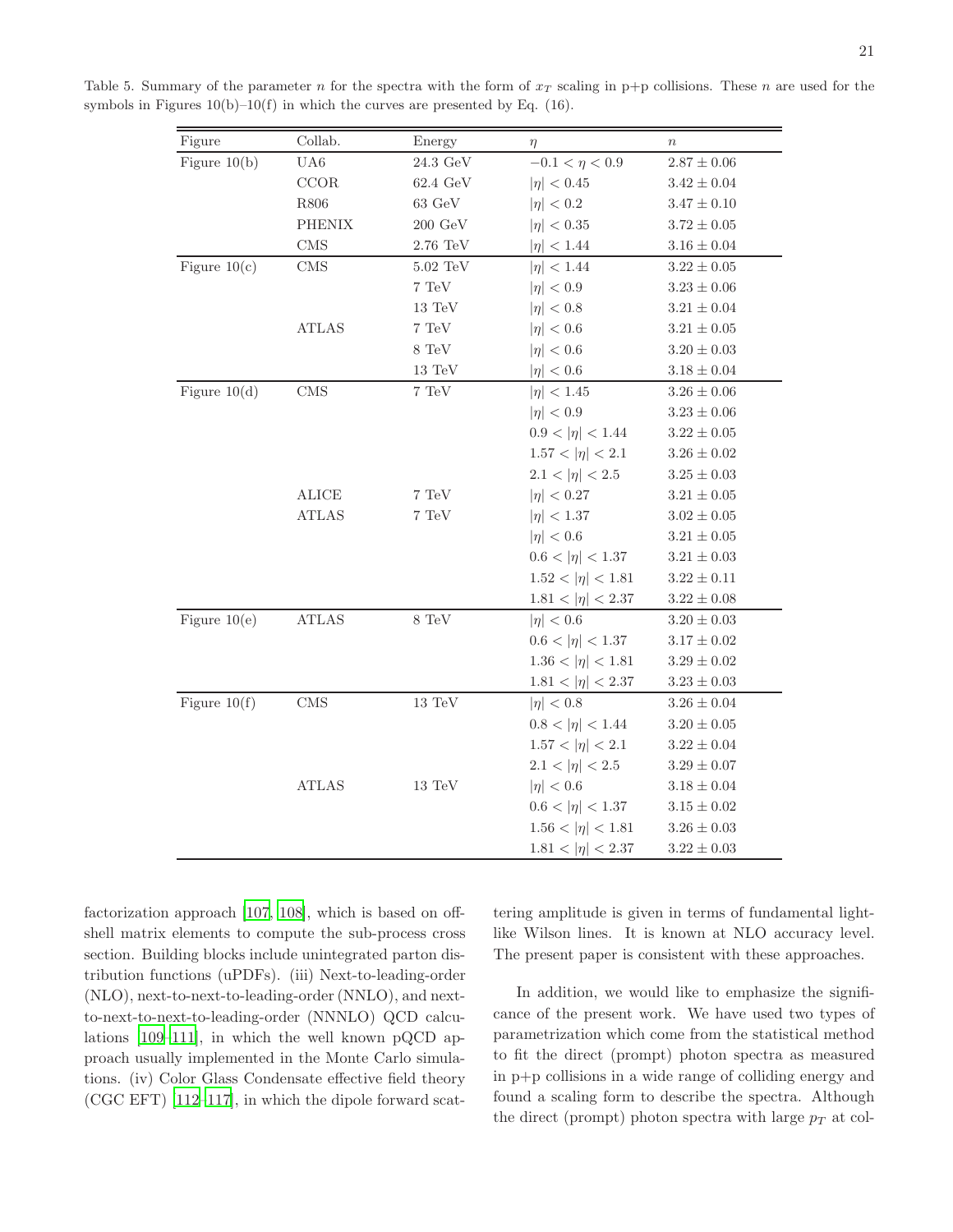lider energies can be described by pQCD and similar theoretical treatments, the present work proposes an alternative method, i.e. the statistical method that was developed for charged particle production in high-energy heavy ion collisions, to describe the direct (prompt) photon spectra in p+p collisions. These fits conform that the underlying participants in p+p collisions are partons, but not protons. Participants are partons, which is the source of the common similarity and universality [\[97](#page-24-5)[–104\]](#page-24-6).

### IV. SUMMARY AND CONCLUSIONS

We summarize here our main observations and conclusions.

(a) In this paper, we have analyzed the transverse momentum spectrum of direct photons generated at midrapidity in p+p collisions over an energy range from 24.3 GeV to 13 TeV. We have conducted the research through two methods: (i) The TP-like function at the particle level and the convolution of two TP-like functions at the parton level; (ii) The revised Tsallis-like function at the particle level and the root-sum-of-squares of two revised Tsallis-like functions at the parton level. The calculated results can be used to fit the experimental data measured by international collaborations.

(b) In the first method, the  $p_T$  value of direct photon is directly regarded as both the subjecting to the TPlike function and the equaling to the sum of transverse momenta of two participant partons. The contribution of each participant parton to the  $p_T$  spectrum of particles is also the TP-like function. In the second method, we regard  $p_T$  of direct photon as both the subjecting to the revised Tsallis-like function and the equaling to the root-sum-of-squares of transverse momenta of two participant partons. The transverse momentum of partons also obeys the revised Tsallis-like function. In the two methods, we describe the  $p_T$  spectrum not only at the particle level, but also at the parton level in the framework of multi-source thermal model. The fitting results of the two methods are basically consistent with the experimental data. Although it is hard to judge which case is more suitable due to the incomplete  $p_T$  range in data, the idea at the parton level in the first method is more convenient to be extended to the scene of multiple participant partons.

(c) The two methods correspond to two special cases of the relation between the transverse momenta of two partons. In the first method, the transverse momenta of two partons are parallel. In the second method, the

transverse momenta of two partons are perpendicular. In the general case, the transverse momenta of two partons may have any azimuthal angles in  $[0, 2\pi]$ . The Monte Carlo calculation can be used to obtain the  $p_T$  value of particle. The main parameters are the effective temperature T, power index  $n_0$  (or entropy index q), and correction index  $a_0$ . Although the absolute values of parameters are different due to different cases, the observed trends of parameters are similar. This work shows that T, q, and  $a_0$  increase and  $n_0$  decreases with the increase of collision energy.

(d) Based on the analyses of  $p_T$  spectra of direct photons, an energy independent scaling, i.e. the  $x_T$  scaling, is obtained to show approximately anti-correlation in double logarithmic representations. Not only for the spectra in low- $p_T$  region, but also for the spectra in high- $p_T$  region, the data follow approximately the function  $(\sqrt{s}/\text{GeV})^nEd^3\sigma/dp^3$  of the variable  $x_T = 2p_T/\sqrt{s}$ . Suitable *n* may show an energy independent scaling which is expressed by  $(\sqrt{s}/\text{GeV})^n E d^3\sigma/dp^3 = a \times x_T^{b \times x_T^{-c}}$ . This scaling law renders that there are many similarities and universality in some distributions in various collisions at high energies. The underlying physics reason is that the participant partons, but not nucleons, from the collision system take part in the two-body scattering process, which involves the parton saturation and higher-order QCD contribution from qq and  $q\bar{q}$  channels.

Acknowledgments The work of Q.Z. and F.H.L. was supported by the National Natural Science Foundation of China under Grant Nos. 12147215, 12047571, 11575103, and 11947418, the Shanxi Provincial Natural Science Foundation under Grant No. 201901D111043, and the Fund for Shanxi "1331 Project" Key Subjects Construction. The work of Y.Q.G. was supported by the Scientific and Technological Innovation Programs of Higher Education Institutions in Shanxi (STIP) under Grant No. 2019L0629. The work of Kh.K.O. was supported by the Ministry of Innovative Development of the Republic of Uzbekistan within the fundamental project No. F3-20200929146 on analysis of open data on heavy-ion collisions at RHIC and LHC.

Author Contributions All authors listed have made a substantial, direct, and intellectual contribution to the work and approved it for publication.

Data Availability Statement This manuscript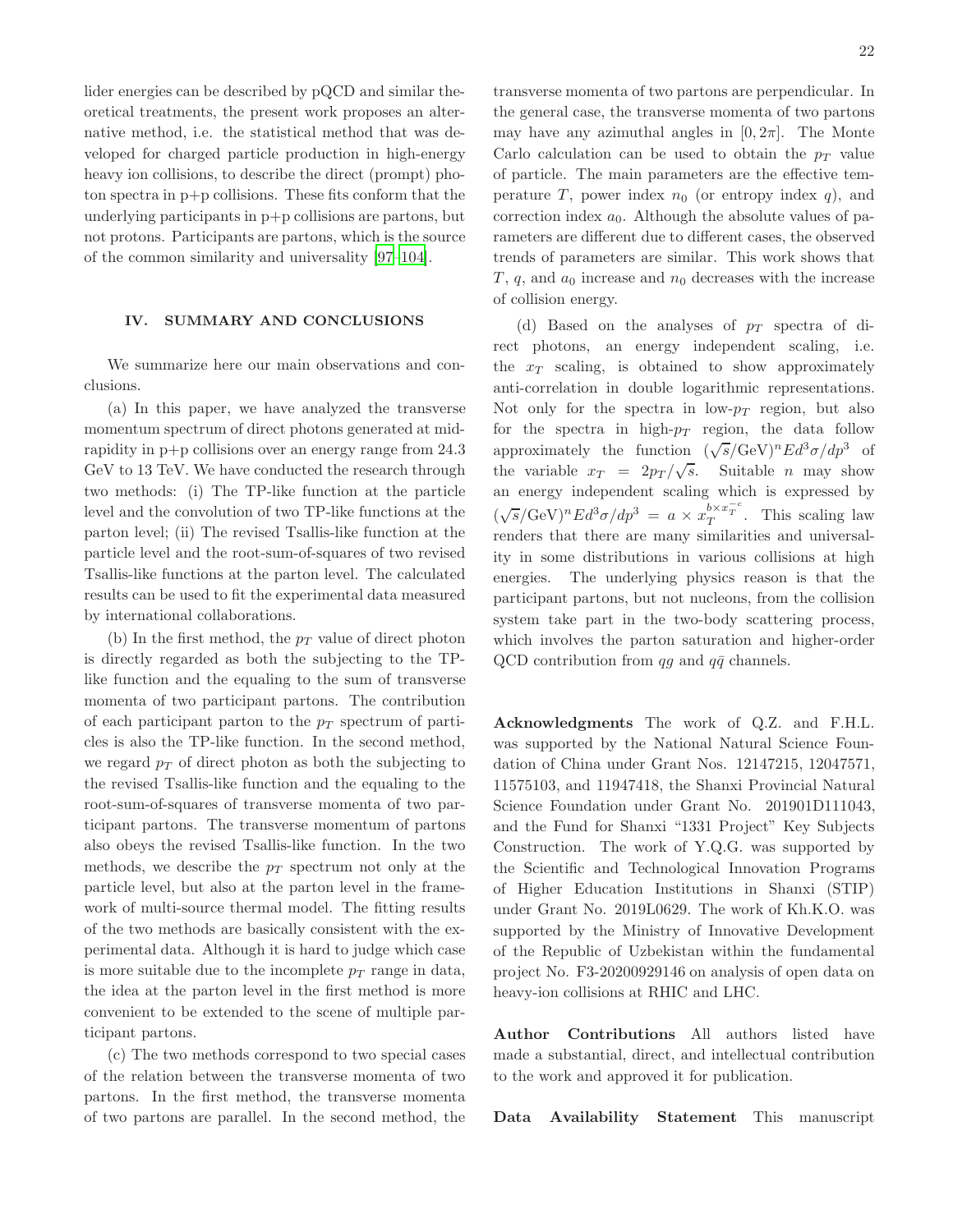has no associated data or the data will not be deposited. [Authors' comment: The data used to support the findings of this study are included within the article and are cited at relevant places within the text as references.]

Ethical Approval The authors declare that they are in compliance with ethical standards regarding the content of this paper.

Disclosure The funding agencies have no role in

- <span id="page-22-0"></span>[1] A. Khuntia, S. Tripathy, R. Shahoo, J. Cleymans, Eur. Phys. J. A **2017**, 53, 103.
- <span id="page-22-2"></span>[2] BRAHMS Collab. (I. Arsene et al.), Nucl. Phys. A 2005, 757, 1.
- [3] PHENIX Collab. (K. Adcox et al.), Nucl. Phys. A 2005, 757, 184.
- [4] STAR Collab. (J. Adams et al.), Nucl. Phys. A 2005, 757, 102.
- <span id="page-22-1"></span>[5] ALICE Collab. (J. Schukraft et al.), Phil. Trans. Roy. Soc. Lond. A 2012, 370, 917.
- <span id="page-22-3"></span>[6] L.-L. Li, F.-H. Liu, Kh. K. Olimov, *Entropy* 2021, 23, 478.
- <span id="page-22-11"></span>[7] F. Karsch, E. Laermann, Thermodynamics and in-medium hadron properties from lattice QCD, in: R.C. Hwa and X.-N. Wang (eds), Quark-Gluon Plasma 3, World Scientific, Singapore, 2004, [arXiv:hep-lat/0305025](http://arxiv.org/abs/hep-lat/0305025) 2003.
- [8] HotQCD Collab. (A. Bazavov et al.), Phys. Rev. D 2012, 85, 054503.
- <span id="page-22-4"></span>[9] W. Busza, K. Rajagopal, W. van der Schee, Ann. Rev. Nucl. Part. Sci. 2018, 68, 339.
- <span id="page-22-5"></span>[10] J. D. Bjorken, Phys. Rev. D 1983, 27, 140.
- [11] K. Dusling, *Nucl. Phys. A* **2013**,  $904-905$ , 59c.
- [12] M. Gyulassy, L. Mclerran, Nucl. Phys. A 2005, 750, 30.
- <span id="page-22-6"></span>[13] A. N. Tawfik, Int. J. Mod. Phys. A 2014, 29, 1430021.
- <span id="page-22-7"></span>[14] S. Gupta, X. F. Luo, B. Mohanty, H. G. Ritter, N. Xu, Science 2011, 332, 1525.
- <span id="page-22-9"></span>[15] STAR Collab. (N. Xu et al.), Nucl. Phys. A 2014, 931, 1.
- <span id="page-22-8"></span>[16] A. Andronic, P. Braun-Munzinger, K. Redlich, J. Stachel, Nature 2018, 561, 321.
- <span id="page-22-10"></span>[17] X. F. Luo, N. Xu, Nucl. Sci. Tech. 2017, 28, 112.
- <span id="page-22-12"></span>[18] ALICE Collab. (A. Jaroslay et al.), Nature Phys. 2017, 13, 535.
- <span id="page-22-13"></span>[19] S.-H. Zhang, R.-R. Ma, Y.-F. Zhang, X.-L. Chen, X.-J. Li, F. Si, C. Li, M. Shao, Y.-J. Sun, Z.-B. Tang, W.-M. Zha, Nucl. Sci. Tech. 2021, 32, 7.

the design of the study; in the collection, analysis, or interpretation of the data; in the writing of the manuscript, or in the decision to publish the results.

Conflict of Interest The authors declare that there are no conflicts of interest regarding the publication of this paper.

- [20] H. Wang, J.-H. Chen, *Nucl. Sci. Tech.* **2021**, 32, 2.
- [21] C. Shen, L. Yan, *Nucl. Sci. Tech.* **2020**, 31, 122.
- [22] A. Jaiswal, N. Haque, A. Abhishek et al., Int. J. Mod. Phys. E 2021, 30, 2130001.
- [23] X.-H. Zhang, F.-H. Liu, Kh. K. Olimov, Int. J. Mod. Phys. E 2021, 30, 2150051.
- [24] M. Waqas, F.-H. Liu, L.-L. Li, H. M. Alfanda, Nucl. Sci. Tech. **2020**, 31, 109.
- [25] S. Bhattacharyya, *Int. J. Mod. Phys. E* 2021, 30, 2150032.
- <span id="page-22-14"></span>[26] A. Mishra, S. P. Misra, *Int. J. Mod. Phys. E* 2021, 30, 2150014.
- <span id="page-22-15"></span>[27] R. Ichou, D. d'Enterria, Phys. Rev. D 2010, 82, 014015.
- <span id="page-22-16"></span>[28] P. Aurenche, P. Chiappetta, M. Fontannaz, J. P. Guillet, E. Pilon, Nucl. Phys. B 1993, 399, 34.
- <span id="page-22-17"></span>[29] ALICE Collab. (S. Acharya et al.), Eur. Phys. J. C 2019, 79, 896.
- <span id="page-22-18"></span>[30] S. J. Brodsky, V. D. Burkert, D. S. Carman et al., Int. J. Mod. Phys. E 2020, 29, 2030006.
- [31] S. M. Gerasyuta, E. E. Matskevich, Int. J. Mod. Phys. E 2020, 29, 2050035.
- [32] J.-H. Gao, G.-L. Ma, S. Pu, Q. Wang, Nucl. Sci. Tech. 2020, 31, 90.
- [33] Z.-B. Tang, W.-M. Zha, Y.-F. Zhang, Nucl. Sci. Tech. 2020, 31, 81.
- [34] L. Z. Chen, Y. Y. Zhao, X. B. Li, Z. M. Li, Y. F. Wu, Int. J. Mod. Phys. E 2021, 30, 2150056.
- [35] Kh. K. Olimov, F.-H. Liu, K. A. Musaev, A. K. Olimov, B. J. Tukhtaev, N. S. Saidkhanov, B. S. Yuldashev, K. Olimov, K. G. Gulamov, Int. J. Mod. Phys. E 2021, 30, 2150029.
- [36] F. Zhang, J. Su, *Nucl. Sci. Tech.* **2020**, 31, 77.
- <span id="page-22-19"></span>[37] Y.-C. Liu, X.-G. Huang, Nucl. Sci. Tech. 2020, 31, 56.
- <span id="page-22-20"></span>[38] M. Suleymanov, Int. J. Mod. Phys. E 2018, 27, 1850008.
- <span id="page-22-21"></span>[39] P.-P. Yang, F.-H. Liu, R. Sahoo, Adv. High Energy Phys. 2020, 2020, 6742578.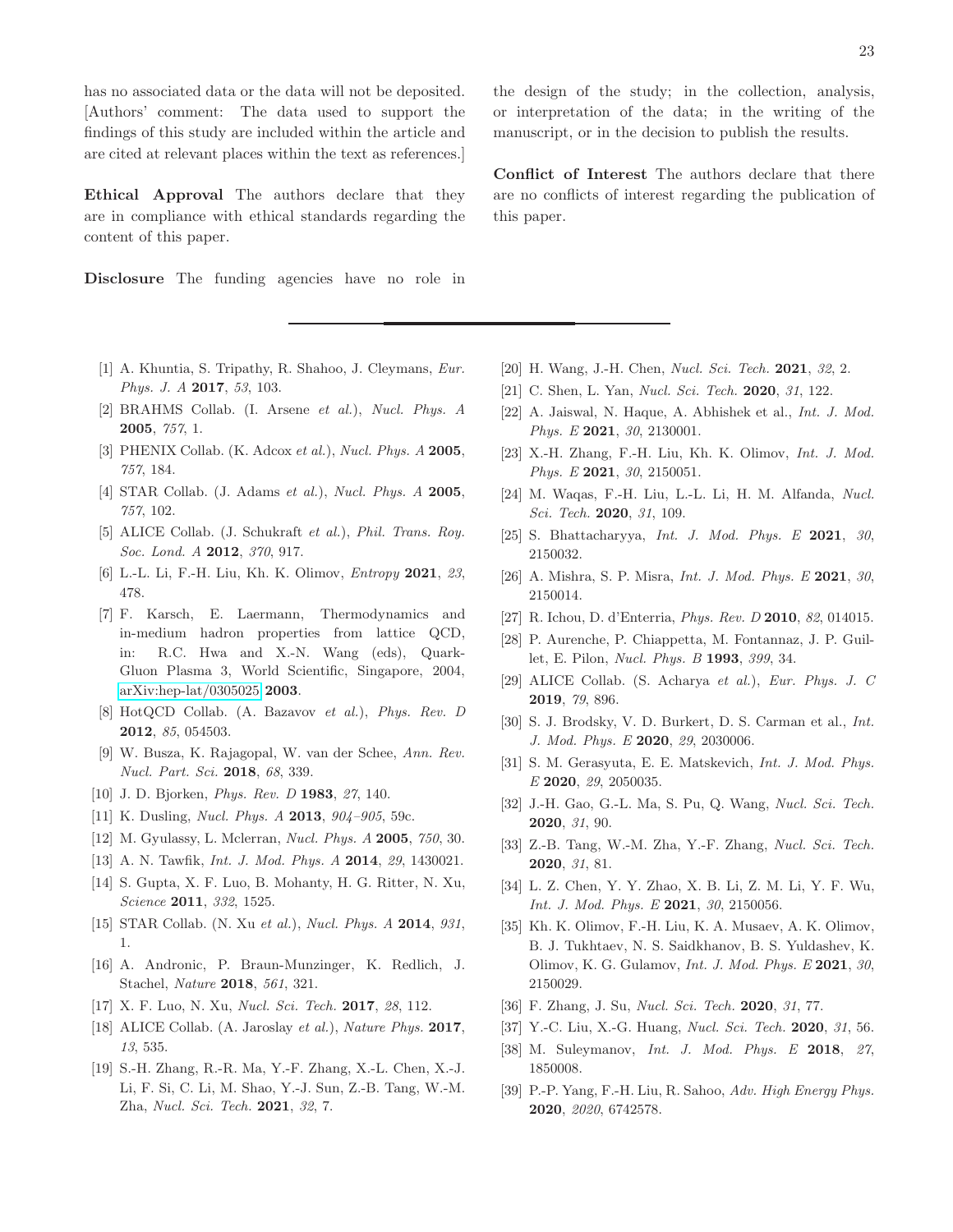- <span id="page-23-0"></span>[40] R. Hagedorn, Riv. Nuovo Cim. 1983, 6(10), 1.
- <span id="page-23-1"></span>[41] STAR Collab. (B. I. Abelev et al.), *Phys. Rev. C* **2007**, 75, 064901.
- <span id="page-23-2"></span>[42] C. Tsallis, *J. Stat. Phys.* **1988**, 52, 479.
- <span id="page-23-16"></span>[43] T. S. Biro, G. Purcsel, K. Urmossy, Eur. Phys. J. A 2009, 40, 325.
- [44] H. Zheng, L. L. Zhu, A. Bonasera, *Phys. Rev. D* 2015, 92, 074009.
- <span id="page-23-3"></span>[45] H. Zheng, L. L. Zhu, Adv. High Energy Phys. 2015, 2015, 180491.
- <span id="page-23-4"></span>[46] E. Schnedermann, J. Sollfrank, U. Heinz, Phys. Rev. C 1983, 48, 2462.
- <span id="page-23-5"></span>[47] STAR Collab. (B. I. Abelev et al.), *Phys. Rev. C* 2010, 81, 024911.
- <span id="page-23-6"></span>[48] T. Mizoguchi, M. Biyajima, N. Suzuki, Int. J. Mod. Phys. A 2017, 32, 1750057.
- <span id="page-23-7"></span>[49] H.-L. Lao, F.-H. Liu, B.-C. Li, M.-Y. Duan, Nucl. Sci. Tech. 2018, 29, 82.
- <span id="page-23-8"></span>[50] H.-L. Lao, F.-H. Liu, B.-C. Li, M.-Y. Duan, R. A. Lacey, Nucl. Sci. Tech. 2018, 29, 164.
- <span id="page-23-9"></span>[51] PHENIX Collab. (A. Adare et al.), Phys. Rev. C 2011, 83, 064903.
- <span id="page-23-10"></span>[52] R. Blankenbecler, S. Brodsky, J. Gunion, Phys. Lett. B 1972, 42, 461.
- <span id="page-23-11"></span>[53] CMS Collab. (V. Khachatryan et al.), J. High Energy Phys. 2010,  $2010(10)$ , 041.
- [54] CMS Collab. (S. Chatrchyan et al.), Eur. Phys. J. C 2012, 72, 2164.
- [55] CMS Collab. (S. Chatrchyan et al.), Eur. Phys. J. C 2014, 74, 2847.
- <span id="page-23-12"></span>[56] CMS Collab. (A. M. Sirunyan et al.), Phys. Rev. D 2017, 96, 112003.
- <span id="page-23-13"></span>[57] G.-R. Zhou, Probability Theory and Mathmatical Statistics, Higher Education Press, Beijing, China, 1984, p. 216.
- <span id="page-23-14"></span>[58] F.-H. Liu, Nucl. Phys. A 2008, 810, 159.
- <span id="page-23-15"></span>[59] F.-H. Liu, Y.-Q. Gao, T. Tian, B.-C. Li, Eur. Phys. J. A 2014, 50, 94.
- <span id="page-23-17"></span>[60] J. Cleymans, D. Worku, Eur. Phys. J. A 2012, 48, 160.
- <span id="page-23-42"></span>[61] J. Cleymans, M. W. Paradza, Physics 2020, 2, 654.
- <span id="page-23-18"></span>[62] L.-L. Li, F.-H. Liu, *Physics* **2020**, 2, 277.
- <span id="page-23-19"></span>[63] P.-P. Yang, Q. Wang, F.-H. Liu, Int. J. Theor. Phys. 2019, 58, 2603.
- <span id="page-23-20"></span>[64] P. Braun-Munzinger, J. Wambach, Rev. Mod. Phys. 2009, 81, 1031.
- [65] J. Cleymans, H. Oeschler, K. Redlich, S. Wheaton, Phys. Rev. C 2006, 73, 034905.
- [66] A. Andronic, P. Braun-Munzinger, Ultrarelativistic nucleus-nucleus collisions and the quark-gluon plasma, In: J. M. Arias, M. Lozano (eds), The Hispalensis

Lectures on Nuclear Physics, vol. 2, 2004, pp. 35–67, Lecture Notes in Physics, vol. 652, 2004, pp. 35–67, Springer, Germany, [arXiv:hep-ph/0402291](http://arxiv.org/abs/hep-ph/0402291) 2004.

- [67] J. Rozynek, G. Wilk, J. Phys. G 2009, 36, 125108.
- [68] J. Rozynek, G. Wilk, *Eur. Phys. J. A* **2016**, 52, 13.
- [69] K. M. Shen, H. Zhang, D. F. Hou, B. W. Zhang, E. K. Wang, Adv. High Energy Phys. 2017, 2017, 4135329.
- <span id="page-23-21"></span>[70] Y. P. Zhao, *Phys. Rev. D* 2020, 101, 096006.
- <span id="page-23-22"></span>[71] A. Andronic, P. Braun-Munzinger, J. Stachel, Acta Phys. Pol. B 2009, 40, 1005.
- [72] A. Andronic, P. Braun-Munzinger, J. Stachel, Nucl. Phys. A **2010**, 834, 237c.
- <span id="page-23-23"></span>[73] A. Andronic, P. Braun-Munzinger, J. Stachel, Nucl. Phys. A 2006, 772, 167.
- <span id="page-23-24"></span>[74] J. Cleymans, G. I. Lykasov, A. S. Parvan, A. S. Sorin, O. V. Teryaev, D. Worku, *Phys. Lett. B* 2013, 723, 351
- <span id="page-23-25"></span>[75] R. Blankenbecler, S. Brodsky, J. Gunion, Phys. Lett. B 1972, 42, 461.
- <span id="page-23-26"></span>[76] PHENIX Collab. (A. Adare et al.), Phys. Rev.  $C$  2011, 83, 064903.
- <span id="page-23-27"></span>[77] UA6 Collab. (G. Ballocchi et al.), Phys. Lett.  $B$  1998, 436, 222.
- <span id="page-23-28"></span>[78] E. Anassontzis, A. Karabarbounis, C. Kourkoumelis et al., Z. Phys. C 1982, 13, 277.
- <span id="page-23-29"></span>[79] A. L. S. Angelis, G. Basini, H. J. Besch, R. E. Breedon, L. Camilleri, T. J. Chapin, R. L. Cool, P. T. Cox, C. V. Gagern, C. Grosso-Pilcher, Nucl. Phys. B 1989, 327, 541.
- <span id="page-23-30"></span>[80] CCOR Collab. (A. L. S. Angelis et al.), Phys. Lett. B 1980, 94, 106.
- <span id="page-23-31"></span>[81] PHENIX Collab. (A. Adare et al.), *Phys. Rev. D* 2012, 86, 072008.
- <span id="page-23-32"></span>[82] NA24 Collab. (C. De Marzo et al.), *Phys. Rev. D* 1987, 36, 8.
- <span id="page-23-33"></span>[83] ALICE Collab. (S. Chatrchyan et al.), Phys. Rev. C 2019, 99, 024912.
- <span id="page-23-34"></span>[84] CMS Collab. (S. Chatrchyan et al.), Phys. Lett. B 2012, 710, 256.
- <span id="page-23-35"></span>[85] CMS Collab. (A. M. Sirunyan et al.), J. High Energy Phys. **2020**, *20*(07), 116
- <span id="page-23-36"></span>[86] CMS Collab. (V. Khachatryan et al.), Phys. Rev. Lett. 2011, 106, 082001.
- <span id="page-23-37"></span>[87] ATLAS Collab. (G. Aad et al.), *Phys. Rev. D* 2014, 89, 052004.
- <span id="page-23-38"></span>[88] ALICE Collab. (S. Acharya et al.), Eur. Phys. J. C 2019, 79, 896.
- <span id="page-23-39"></span>[89] ATLAS Collab. (G. Aad et al.), Phys. Rev. D 2011, 83, 052005.
- <span id="page-23-40"></span>[90] ATLAS Collab. (G. Aad et al.), Phys. Lett. B 2011, 706, 150.
- <span id="page-23-41"></span>[91] CMS Collab. (S. Chatrchyan et al.), Phys. Rev. D 2011,